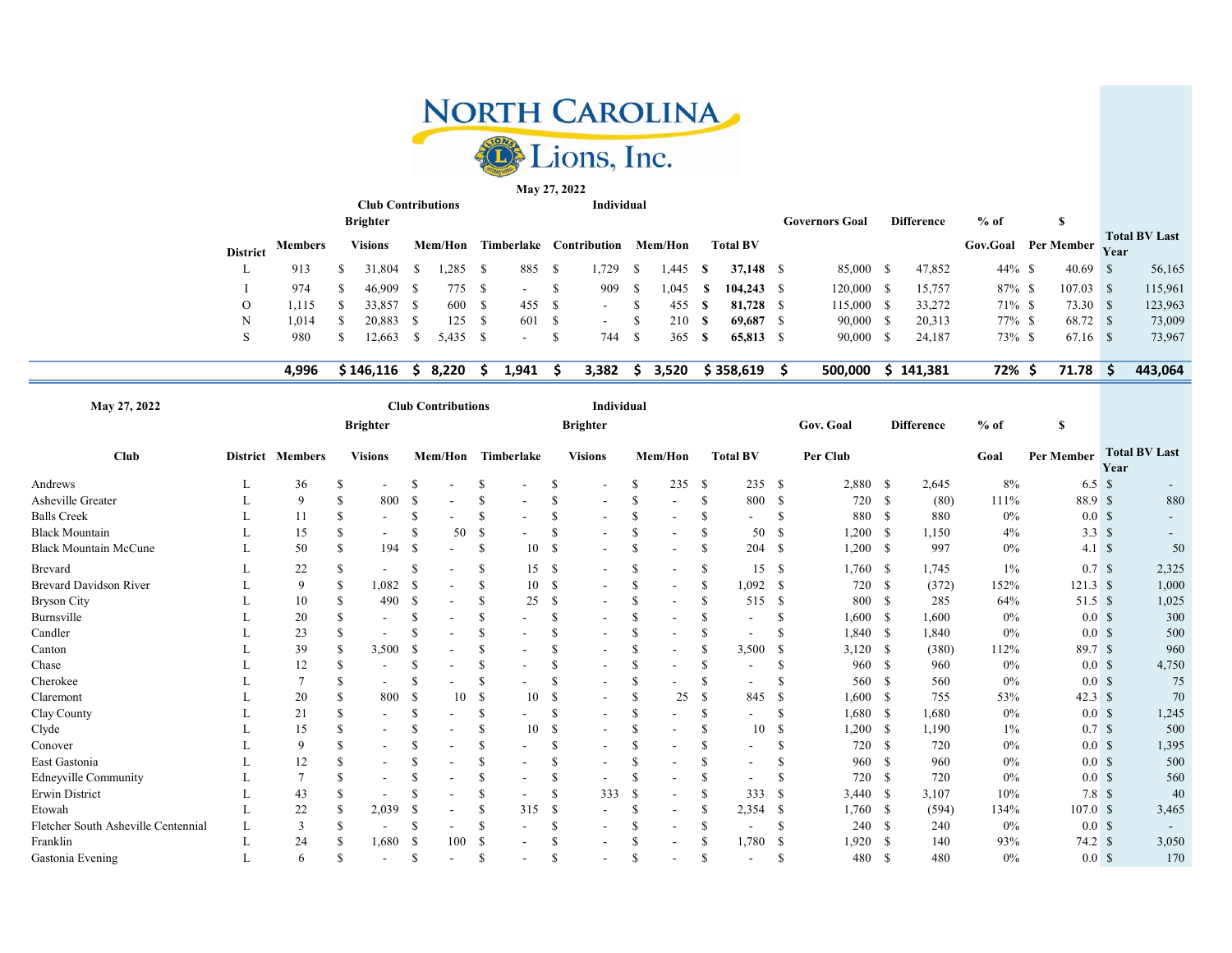| May 27, 2022         |              |                  |                    |                          | <b>Club Contributions</b>                 |     |                                         |               | Individual               |               |                          |               |                 |               |                |               |                   |         |                     |                    |                      |
|----------------------|--------------|------------------|--------------------|--------------------------|-------------------------------------------|-----|-----------------------------------------|---------------|--------------------------|---------------|--------------------------|---------------|-----------------|---------------|----------------|---------------|-------------------|---------|---------------------|--------------------|----------------------|
|                      |              |                  |                    | <b>Brighter</b>          |                                           |     |                                         |               | <b>Brighter</b>          |               |                          |               |                 |               | Gov. Goal      |               | <b>Difference</b> | $%$ of  | S                   |                    |                      |
| <b>Club</b>          |              | District Members |                    | <b>Visions</b>           | Mem/Hon                                   |     | Timberlake                              |               | <b>Visions</b>           |               | Mem/Hon                  |               | <b>Total BV</b> |               | Per Club       |               |                   | Goal    | Per Member          | Year               | <b>Total BV Last</b> |
| Granite Falls        | L            | 13               | S                  | 1,200                    | <sup>\$</sup>                             |     | S                                       | \$            |                          | \$            |                          | <sup>\$</sup> | $1,200$ \$      |               | $1,040$ \$     |               | (160)             | 115%    | $92.3 \text{ s}$    |                    | 1,200                |
| Haw Creek            | L            | 11               | S                  | $\overline{\phantom{a}}$ | $\mathbf{\hat{S}}$                        |     | S                                       | <sup>\$</sup> |                          | \$            |                          | <sup>\$</sup> | $\overline{a}$  | \$            | 880            | <sup>S</sup>  | 880               | $0\%$   | 0.0 <sup>5</sup>    |                    |                      |
| Hendersonville       | L            | 46               | S                  | 3,314                    | - \$                                      | 125 | $\mathbf S$<br>10                       | $\mathcal{S}$ |                          | <sup>\$</sup> | $\overline{a}$           | <sup>\$</sup> | 3,449           | \$            | 3,680          | -S            | 231               | 94%     | 75.0 <sup>°</sup>   |                    | 4,403                |
| Hildebran            | L            | 7                | <sup>\$</sup>      | $\sim$                   | <sup>\$</sup>                             | 500 | <sup>\$</sup>                           | <sup>\$</sup> |                          | <sup>\$</sup> |                          | <sup>\$</sup> | 500             | -S            | 560 \$         |               | 60                | 89%     | 71.4S               |                    | 300                  |
| Hot Springs          | L            | 24               | S                  | $\blacksquare$           | <sup>S</sup><br>$\blacksquare$            |     | S                                       | <sup>\$</sup> |                          | <sup>\$</sup> | $\overline{a}$           | <sup>\$</sup> | $\overline{a}$  | <sup>S</sup>  | 1,920          | -S            | 1,920             | $0\%$   | 0.0 <sup>5</sup>    |                    |                      |
| Hudson               | L            | 19               | <sup>\$</sup>      |                          | <sup>\$</sup><br>$\sim$                   |     | \$                                      | <sup>\$</sup> |                          | <sup>\$</sup> |                          | <sup>\$</sup> |                 | <sup>\$</sup> | 1,520          | <b>S</b>      | 1,520             | $0\%$   | 0.0 <sup>5</sup>    |                    |                      |
| Lake Lure            | L            | 31               | S                  | 2,800                    | <sup>\$</sup>                             |     | \$                                      | \$            |                          | \$            | $\overline{a}$           | \$            | 2,800           | -\$           | 2,480          | $\mathbb{S}$  | (320)             | 113%    | $90.3 \, \text{S}$  |                    | 2,740                |
| Lincolnton           | L            | 15               | \$                 | $2,006$ \$               |                                           |     | S<br>10                                 | -S            | 96                       | \$            | 400                      | -\$           | $2,512$ \$      |               | 1,200          | -S            | (1,312)           | 209%    | $167.5$ \$          |                    | 2,016                |
| Long View            | L            | 17               | \$                 | 1,200                    | - \$                                      | 50  | $\mathbf S$<br>40                       | $\mathcal{S}$ | $\blacksquare$           | \$            | $\blacksquare$           | \$            | 1,290           | -S            | 1,360          | -S            | 70                | 95%     | 75.9S               |                    | 2,050                |
| Maggie Valley        | $\mathbf{L}$ | 19               | \$                 | 500 \$                   |                                           |     | \$                                      | $\mathcal{S}$ |                          | <sup>\$</sup> | L.                       | <sup>\$</sup> | 500             | \$            | $1,520$ \$     |               | 1,020             | 33%     | $26.3 \text{ }$ \$  |                    | 1,760                |
| Marion               | L            | 17               | <sup>S</sup>       | ÷,                       | <sup>S</sup>                              |     | \$                                      | S             |                          | <sup>S</sup>  |                          | <sup>\$</sup> | $\sim$          | \$            | 1,360          | -S            | 1,360             | $0\%$   | 0.0 <sup>5</sup>    |                    |                      |
| Mars Hill            | L            | 10               | <sup>\$</sup>      | $\blacksquare$           | <sup>\$</sup>                             |     | $\mathbf S$                             | \$            | ÷,                       | <sup>\$</sup> |                          | -S            | $\sim$          | \$            | 800            | -S            | 800               | $0\%$   | 0.0 <sup>5</sup>    |                    | 300                  |
| Mills River          | L            | 16               | <sup>\$</sup>      | 720                      | - \$                                      |     | <sup>\$</sup><br>10                     | $\mathcal{S}$ | 50                       | <sup>\$</sup> |                          | <sup>\$</sup> | 780             | -S            | 1,280          | -S            | 501               | 61%     | 48.7S               |                    | 446                  |
| Mount Holly          | L            | $\overline{4}$   | $\mathbf S$        | 320                      | <sup>\$</sup>                             |     | \$                                      | \$            |                          | \$            |                          | <sup>\$</sup> | 320             | <sup>\$</sup> | 320            | -S            | $\sim$            | 100%    | 80.0 S              |                    | 340                  |
| Mountain Home        | L            | 6                |                    |                          | <sup>S</sup>                              |     | \$                                      | <sup>\$</sup> |                          | \$            |                          | \$            |                 | S             | 480            | -S            | 480               | $0\%$   | 0.0 <sup>5</sup>    |                    |                      |
| Newton               | L            | 7                | <sup>\$</sup>      | $\blacksquare$           | <sup>\$</sup><br>$\overline{\phantom{a}}$ |     | \$                                      | \$            | ٠                        | <sup>\$</sup> | 50                       | <sup>\$</sup> | 50              | -S            | 560            | -S            | 510               | 9%      | 7.1 S               |                    | 75                   |
| Pisgah Forest        | L            | 13               | S                  | 1,793                    | - \$                                      | 75  | <sup>\$</sup><br>20                     | -S            | $\blacksquare$           | <sup>\$</sup> | $\overline{\phantom{a}}$ | <sup>\$</sup> | 1,888           | - \$          | 1,040          | -S            | (848)             | 181%    | 145.2 S             |                    | 1,475                |
| Rutherford College   | L            | 16               | <sup>\$</sup>      | 1,600                    | - \$                                      |     | \$                                      | <sup>\$</sup> |                          | <sup>S</sup>  | $\overline{a}$           | <sup>\$</sup> | 1,600           | - \$          | 1,280          | -S            | (320)             | 125%    | 100.0 S             |                    | 1,700                |
| Rutherfordton        | L            | 17               | <sup>\$</sup>      | 1,360 \$                 |                                           |     | S                                       | <sup>S</sup>  |                          | \$            | 400                      | -\$           | $1,760$ \$      |               | $1,360$ \$     |               | (400)             | 129%    | $103.5$ \$          |                    | 6,440                |
| Saint Stephens       | L            | 8                | S                  |                          | S                                         |     | \$<br>10                                | -S            |                          | <sup>\$</sup> | $\overline{a}$           | \$            | 10              | <sup>\$</sup> | 640            | - \$          | 630               | 2%      | $1.3 \text{ } $s$   |                    |                      |
| Sand Hill            | L            | 15               | S                  | $\blacksquare$           | <sup>\$</sup><br>$\blacksquare$           |     | S                                       | <sup>\$</sup> | ÷,                       | <sup>\$</sup> | $\overline{a}$           | -S            | $\blacksquare$  | S             | 1,200          | -S            | 1,200             | 0%      | 0.0 <sup>5</sup>    |                    | 275                  |
| Shelby               | L            | 15               | <sup>S</sup>       |                          | $\mathbf S$                               | 375 | $\mathbf S$                             | \$            |                          | \$            |                          | \$            | 375             | \$            | 1,200          | \$            | 825               | 31%     | 25.0 <sup>°</sup>   |                    | 640                  |
| Sherrills Ford       | L            | 15               | S                  | 1,716                    | <sup>\$</sup>                             |     | \$<br>380                               | <sup>\$</sup> | 250                      | \$            | 280                      | <sup>\$</sup> | 2,626           | -S            | 1,200          | -S            | (1,426)           | 219%    | 175.0 S             |                    | 2,935                |
| Spruce Pine          | L            | 7                | S                  |                          | <sup>\$</sup><br>$\overline{\phantom{a}}$ |     | <sup>\$</sup>                           | <sup>\$</sup> | $\sim$                   | <sup>\$</sup> | $\mathbf{r}$             | \$            | $\sim$          | S             | 560            | -S            | 560               | $0\%$   | 0.0 <sup>5</sup>    |                    |                      |
| Swannanoa Valley L C | L            | $\overline{4}$   | \$.                | 174                      | -S                                        |     | \$                                      | \$            | $\sim$                   | \$.           | $\overline{a}$           | <sup>\$</sup> | 174             | -S            | 320            | -S            | 147               | 54%     | $43.4 \text{ s}$    |                    |                      |
| Sylva Cullowhee      | L            | 10               | \$                 | 300                      | -S                                        |     | \$                                      | S             |                          | <sup>\$</sup> | $\overline{a}$           | <sup>\$</sup> | 300             | -\$           | 800            | -S            | 500               | 38%     | 30.0 S              |                    | 50                   |
| Valdese              | L            | 15               | \$                 | 1,280                    | - \$                                      |     | $\mathbf S$                             | S             |                          | <sup>\$</sup> |                          | <sup>\$</sup> | 1,280           | -S            | 1,200          | -S            | (80)              | 107%    | 85.3S               |                    | 1,200                |
| Valley Springs       | L            | 10               | \$                 | 894                      | - \$                                      |     | \$                                      | \$            | $\sim$                   | <sup>\$</sup> | $\overline{a}$           | <sup>\$</sup> | 894             | <sup>\$</sup> | 800            | -S            | (94)              | 112%    | 89.4S               |                    | 895                  |
| Waynesville          | L            | 12               | S                  |                          | <sup>\$</sup>                             |     | S                                       | <sup>\$</sup> | $\sim$                   | <sup>\$</sup> |                          | <sup>\$</sup> |                 | \$.           | 960            | -S            | 960               | $0\%$   | 0.0 <sup>5</sup>    |                    | 1,605                |
| Weaverville          | L            | 23               | <sup>S</sup>       | 45                       | $\mathcal{S}$                             |     | \$                                      | \$            | 1,000                    | <sup>\$</sup> |                          | <sup>\$</sup> | 1,045           | $\mathcal{S}$ | 1,840          | <sup>\$</sup> | 795               | 57%     | 45.4                |                    | 120                  |
| West Hickory VIP     | L            | 26               | S                  |                          | <sup>\$</sup>                             |     | $\mathbb{S}$                            | $\mathcal{S}$ | $\overline{a}$           | <sup>\$</sup> |                          | <sup>\$</sup> |                 | \$            | 2,080          | - \$          | 2,080             | $0\%$   | 0.0 <sup>5</sup>    |                    |                      |
| L Misc               | L            | $\mathbf{0}$     | S                  |                          | <sup>S</sup><br>$\blacksquare$            |     | $\mathbb{S}$<br>10                      | -S            | $\sim$                   | \$            | 55                       | -\$           | 65              | -S            | $\blacksquare$ | $\mathbb{S}$  | (65)              | #DIV/0! | #DIV/0!             | $\mathbf{\hat{s}}$ | 340                  |
| Totals               | L            | 913              | S                  | 31,804                   | - \$<br>1,285                             |     | <b>S</b><br>885                         | - \$          | 1,729                    | $\mathbf{s}$  | 1,445                    | - \$          | 37,148          | - \$          | 73,040         | -S            | 35,892            | 51%     | 40.7 S              |                    | 56,165               |
| Bethlehem            | - 1          | 21               | $\mathbf{\hat{s}}$ | 2,600                    | - \$                                      | 25  | $\mathbf S$<br>$\overline{\phantom{a}}$ | $\mathbf S$   | $\sim$                   | <sup>\$</sup> | $\blacksquare$           | \$            | 2,625           | - \$          | 2,625          | - \$          | $\sim$            | 100%    | 125.0 S             |                    | 3,270                |
| Boone                | -1           | 20               | \$                 | 125S                     |                                           |     | \$                                      | \$            | $\blacksquare$           | <sup>\$</sup> | $\blacksquare$           | \$            | 125             | - \$          | $2,500$ \$     |               | 2,375             | 5%      | $6.3\;$ \$          |                    | 75                   |
| Charlotte Central    |              | 7                | S                  | 150                      | -S                                        |     | S                                       | <sup>\$</sup> |                          | <sup>\$</sup> |                          | <sup>\$</sup> | 150             | <sup>\$</sup> | 875            | - \$          | 725               | 17%     | 21.42857143 \$      |                    | 18                   |
| Charlotte Southern   | $\mathbf I$  | 12               | S                  |                          | $\mathbf S$                               |     | \$                                      | \$            |                          | \$            |                          | <sup>\$</sup> |                 | \$            | 1,500          | $\mathbb{S}$  | 1,500             | $0\%$   | 0.0 <sup>5</sup>    |                    | 25                   |
| Churchland           | $\mathbf I$  | 9                | S                  |                          | <sup>\$</sup>                             |     | S                                       | <sup>\$</sup> | $\blacksquare$           | <sup>\$</sup> |                          | \$            |                 | S             | 1,125          | - \$          | 1,125             | $0\%$   | 0.0 <sup>5</sup>    |                    | 23                   |
| Cleveland            | $\mathbf I$  | 29               | S                  | 4,600                    | - \$<br>$\sim$                            |     | S                                       | \$            | $\sim$                   | <sup>\$</sup> | 45                       | <sup>\$</sup> | 4,645           | -S            | 3,625          | <b>S</b>      | (1,020)           | 128%    | $160.2 \text{ }$ \$ |                    | 5,600                |
| Concord              |              | 26               | <sup>\$</sup>      | 6,436 \$                 |                                           | 100 | <sup>\$</sup>                           | <sup>\$</sup> | 22                       | <sup>\$</sup> | 100                      | -\$           | 6,658           | - \$          | $3,250$ \$     |               | (3,408)           | 205%    | 256.1 \$            |                    | 9,073                |
| Creston Riverview    | $\mathbf{I}$ | 12               | $\mathbb{S}$       | 500                      | - \$                                      |     | \$                                      | <sup>\$</sup> |                          | \$            | $\overline{a}$           | \$            | 500             | \$            | $1,500$ \$     |               | 1,000             | 33%     | 41.7S               |                    | 535                  |
| Davidson             | Л            | 24               | S                  | $\sim$                   | <sup>\$</sup><br>$\blacksquare$           |     | S                                       | <sup>\$</sup> | ÷                        | \$            | $\overline{\phantom{a}}$ | \$            | $\sim$          | <sup>\$</sup> | 3,000          | - \$          | 3,000             | $0\%$   | 0.0 <sup>5</sup>    |                    | 68                   |
| Davis Townsend       | $\bf{I}$     | 19               | S                  | 5,010                    | -S                                        | 875 | - \$                                    | <sup>\$</sup> | $\overline{\phantom{a}}$ | \$            | 150                      | <sup>\$</sup> | 6,035           | - S           | 2,375          | -S            | (3,660)           | 254%    | 317.6 \$            |                    | 208                  |
|                      |              |                  |                    |                          |                                           |     |                                         |               |                          |               |                          |               |                 |               |                |               |                   |         |                     |                    |                      |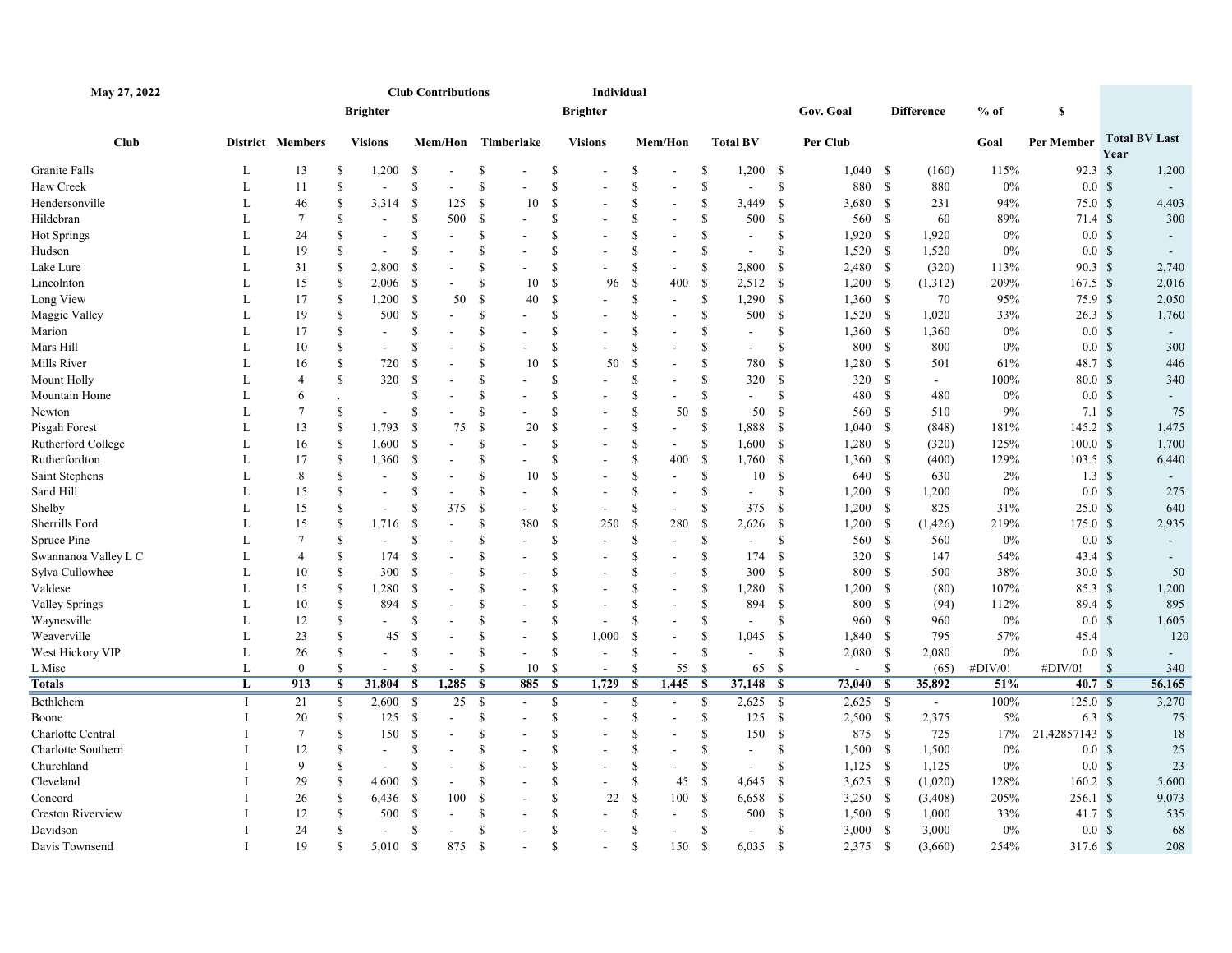| May 27, 2022                 |              |                  |                |                 | <b>Club Contributions</b>                 |     |                               |               | Individual               |                         |                              |                         |                 |               |                          |    |                   |         |                     |              |                      |
|------------------------------|--------------|------------------|----------------|-----------------|-------------------------------------------|-----|-------------------------------|---------------|--------------------------|-------------------------|------------------------------|-------------------------|-----------------|---------------|--------------------------|----|-------------------|---------|---------------------|--------------|----------------------|
|                              |              |                  |                | <b>Brighter</b> |                                           |     |                               |               | <b>Brighter</b>          |                         |                              |                         |                 |               | Gov. Goal                |    | <b>Difference</b> | $%$ of  | S                   |              |                      |
| <b>Club</b>                  |              | District Members |                | <b>Visions</b>  |                                           |     | Mem/Hon Timberlake            |               | <b>Visions</b>           |                         | Mem/Hon                      |                         | <b>Total BV</b> |               | Per Club                 |    |                   | Goal    | Per Member          | Year         | <b>Total BV Last</b> |
| Denton                       |              | 34               | S              | 7,392           | -S                                        | 200 | - \$                          | <sup>\$</sup> |                          | <sup>\$</sup>           | 330                          | - \$                    | 7,922 \$        |               | $4,250$ \$               |    | (3,672)           | 186%    | 233.0 <sup>°</sup>  |              | 8,821                |
| Derita                       |              | 13               | $\mathbf S$    | 2,000           | -S<br>$\sim$                              |     | <sup>S</sup>                  | \$            | $\overline{a}$           | $\mathbf S$             | $\overline{\phantom{a}}$     | \$                      | 2,000           | - \$          | $1,625$ \$               |    | (375)             | 123%    | 153.8 \$            |              | 2,033                |
| Dobson                       |              | 23               | <sup>\$</sup>  | $\sim$          | $\mathbb{S}$                              |     | <sup>S</sup>                  | \$            |                          | <sup>\$</sup>           | $\blacksquare$               | \$                      | $\sim$          | <sup>S</sup>  | $2,875$ \$               |    | 2,875             | $0\%$   | 0.0 <sup>5</sup>    |              | 60                   |
| Elkin                        |              | $7\phantom{.0}$  | \$             | 910             | <sup>\$</sup>                             |     | <sup>\$</sup>                 | \$            |                          | $\mathbf{\hat{s}}$      | $\overline{a}$               | $\mathbf{\hat{S}}$      | 910             | - \$          | 875 \$                   |    | (35)              | 104%    | $130.0 \text{ }$ \$ |              | 828                  |
| Fair Grove                   |              | 13               | <sup>\$</sup>  | 1,803           | - \$                                      |     | S                             | \$            |                          | <sup>\$</sup>           | $\blacksquare$               | <sup>\$</sup>           | 1,803           | <b>S</b>      | $1,625$ \$               |    | (178)             | 111%    | 138.7 \$            |              | 1,023                |
| Harrisburg                   |              | 16               | \$             | 5               | - \$                                      |     | S                             | \$            |                          | <sup>\$</sup>           | $\overline{a}$               | \$                      | 5S              |               | $2,000$ \$               |    | 1,995             | 0%      | $0.3 \text{ }$ \$   |              | 80                   |
| Hasty                        |              | $\overline{1}$   | $\mathbf S$    | 140             | $\mathcal{S}$                             |     | <sup>S</sup>                  | \$            |                          | <sup>\$</sup>           |                              | \$                      | 140             | $\mathbf{\$}$ | 125S                     |    | (15)              | 112%    | $140.0 \text{ }$ \$ |              | 3,123                |
| Hickory Grove                |              | 8                | $\mathbf S$    | $\sim$          | S                                         |     | S                             | \$            |                          | <sup>\$</sup>           |                              | <sup>\$</sup>           | $\sim$          | <sup>S</sup>  | 1,000 S                  |    | 1,000             | 0%      | 0.0 <sup>5</sup>    |              | 807                  |
| Kernersville                 |              | 54               | <sup>\$</sup>  | 6,125           | - \$                                      | 50  | <sup>\$</sup>                 | \$            |                          | $\mathbf{\hat{s}}$      | $\blacksquare$               | \$                      | 6,175           | - \$          | 6,750 \$                 |    | 575               | 91%     | 114.4 S             |              | $\sim$               |
| King                         |              | 16               | <sup>\$</sup>  | 1,000           | - \$                                      |     | <sup>\$</sup>                 | \$            | $\overline{a}$           | <sup>\$</sup>           | $\blacksquare$               | \$                      | 1,000           | - \$          | $2,000$ \$               |    | 1,000             | 50%     | $62.5\text{ }%$     |              | 1,538                |
| Lake Norman L C              |              | 19               | \$             | 5,000           | - \$                                      |     | S                             | \$            | $\blacksquare$           | <sup>\$</sup>           | $\sim$                       | \$                      | 5,000 S         |               | $2,375$ \$               |    | (2,625)           | 211%    | 263.2 \$            |              | 5,083                |
| Lexington Downtown           |              | 21               | <sup>\$</sup>  | 5,000           | - \$                                      | 50  | S                             | \$            | 300                      | -S                      | 220                          | \$                      | 5,570           | - \$          | $2,625$ \$               |    | (2,945)           | 212%    | $265.2 \text{ }$ \$ |              | 5,285                |
| Linwood                      |              | 15               | \$             | 14              | -S                                        |     | \$                            | \$            | L.                       | <sup>\$</sup>           | $\overline{\phantom{a}}$     | \$                      | 14S             |               | $1,875$ \$               |    | 1,861             | $1\%$   | 0.9 <sup>°</sup>    |              | 178                  |
| Midway                       |              | 11               | <sup>\$</sup>  | $\sim$          | S                                         |     | S                             | \$            |                          | <sup>\$</sup>           | $\blacksquare$               | $\mathsf{\$}$           | $\sim$          | <sup>\$</sup> | $1,375$ \$               |    | 1,375             | 0%      | 0.0 <sup>5</sup>    |              | 1,378                |
| Mint Hill                    |              | 29               | \$             | 4,080           | - \$                                      |     | \$                            | \$            | 22                       | <sup>\$</sup>           |                              | \$                      | 4,102           | \$            | $3,625$ \$               |    | (477)             | 113%    | $141.4 \text{ }$ \$ |              | 3,073                |
| Mocksville                   |              | 22               | $\mathbf S$    | 1,520           | - \$                                      | 200 | S                             | \$            | $\overline{\phantom{a}}$ | <sup>\$</sup>           | 100                          | \$                      | 1,820           | - \$          | $2,750$ \$               |    | 930               | 66%     | 82.7 <sup>8</sup>   |              | 2,295                |
| Mooresville                  |              | 16               | <sup>\$</sup>  | 1,174           | - \$<br>$\sim$                            |     | S                             | <sup>\$</sup> | 65                       | <sup>\$</sup>           | $\blacksquare$               | \$                      | 1,239           | - \$          | 2,000 S                  |    | 762               | 62%     | $77.4 \text{ }$ \$  |              | 493                  |
| Mount Airy                   |              | 17               | $\mathbf S$    | $\sim$          | $\mathbb{S}$                              |     | <sup>S</sup>                  | \$            | $\overline{a}$           | <sup>\$</sup>           | $\overline{a}$               | \$                      | $\sim$          | <sup>\$</sup> | $2,125$ \$               |    | 2,125             | 0%      | 0.0 <sup>5</sup>    |              | 100                  |
| Mt Pleasant                  |              | 47               | <sup>\$</sup>  | 2,000           | - \$                                      | 450 | <sup>\$</sup>                 | \$            |                          | <sup>\$</sup>           | $\blacksquare$               | \$                      | 2,450           | - \$          | 5,875 \$                 |    | 3,425             | 42%     | $52.1 \text{ }$ \$  |              | 1,961                |
| North Charlotte              |              | 12               | \$             | 200             | - \$                                      |     | <sup>S</sup>                  | \$            |                          | \$                      | $\sim$                       | \$                      | 200             | <b>S</b>      | $1,500$ \$               |    | 1,300             | 13%     | 16.7S               |              | 33                   |
| North Davidson               |              | 18               | <sup>\$</sup>  | 2,663           | - \$                                      | 50  | <sup>\$</sup>                 | <sup>\$</sup> |                          | <sup>\$</sup>           | $\blacksquare$               | \$                      | $2,713$ \$      |               | $2,250$ \$               |    | (463)             | 121%    | 150.7 \$            |              | 3,205                |
| North Wilkesboro             |              | 41               | \$             | 10              | - \$                                      |     | S                             | \$            |                          | <sup>\$</sup>           | $\overline{a}$               | \$                      | 10S             |               | 5,125 \$                 |    | 5,115             | $0\%$   | $0.2 \quad$         |              | 1,108                |
| Odell                        |              | 13               | <sup>\$</sup>  | 3,200           | - \$                                      |     | S                             | \$            |                          | <sup>\$</sup>           | $\blacksquare$               | $\mathsf{\$}$           | 3,200           | - \$          | $1,625$ \$               |    | (1,575)           | 197%    | 246.2 \$            |              | 3,383                |
| Pilot                        |              | 38               | $\mathbf S$    | 3,000           | - \$                                      | 50  | $\mathbf{\hat{s}}$            | \$            | $\overline{a}$           | $\mathbf{\hat{S}}$      | $\blacksquare$               | \$                      | $3,050$ \$      |               | 4,750 \$                 |    | 1,700             | 64%     | $80.3 \text{ }$ \$  |              | 2,200                |
| Pinnacle                     |              | 14               | $\mathbf S$    | $\sim$          | $\mathbb{S}$                              |     | S                             | \$            |                          | $\mathbf{\hat{s}}$      | $\overline{a}$               | \$                      | $\blacksquare$  | <sup>\$</sup> | $1,750$ \$               |    | 1,750             | $0\%$   | 0.0 <sup>5</sup>    |              | $\sim$               |
| Rockwell                     |              | 9                | $\mathbf S$    | 695             | - \$                                      |     | <sup>\$</sup>                 | \$            | 25                       | <sup>\$</sup>           | 875                          | <sup>\$</sup>           | 1,595           | <b>S</b>      | $1,125$ \$               |    | (470)             | 142%    | $177.2 \text{ }$ \$ |              | 2,130                |
| Salisbury                    |              | 41               | \$             | 6,055           | - \$                                      | 150 | <sup>S</sup>                  | \$            | 500                      | -S                      | 325                          | <sup>\$</sup>           | $7,030$ \$      |               | 5,125 \$                 |    | (1,905)           | 137%    | $171.5$ \$          |              | 6,268                |
| South Iredell                |              | 11               | \$             | 1,500           | - \$                                      |     | S                             | <sup>\$</sup> |                          | <sup>\$</sup>           | $\blacksquare$               | \$                      | 1,500           | - \$          | 1,375 \$                 |    | (125)             | 109%    | $136.4 \text{ }$ \$ |              | 735                  |
| Sparta                       |              | 21               | \$             | 1,290           | - \$                                      |     | <sup>S</sup>                  | $\mathbb{S}$  | 19                       | <sup>\$</sup>           |                              | \$                      | 1,309           | - \$          | $2,625$ \$               |    | 1,317             | 50%     | $62.3$ \$           |              | 1,323                |
| Taylorsville                 |              | 11               | $\mathbf S$    | $\sim$          | $\mathbb{S}$                              |     | <sup>S</sup>                  | \$            |                          | <sup>\$</sup>           | $\overline{a}$               | \$                      | $\blacksquare$  | \$            | 1,375 \$                 |    | 1,375             | $0\%$   | 0.0 <sup>5</sup>    |              | 30                   |
| Thomasville                  |              | 52               | <sup>\$</sup>  | 6,000           | - \$                                      | 200 | - \$                          | \$            | $\overline{a}$           | <sup>\$</sup>           | 35                           | \$                      | $6,235$ \$      |               | 6,500 \$                 |    | 265               | 96%     | 119.9 \$            |              | 5,263                |
| Troutman                     |              | 6                | $\mathbf S$    | 1,095           | - \$                                      | 100 | -S                            | \$            |                          | <sup>\$</sup>           | $\qquad \qquad \blacksquare$ | \$                      | 1,195           | - \$          | 750 \$                   |    | (445)             | 159%    | $199.2 \text{ }$ \$ |              | 1,115                |
| Wallburg                     |              | 13               | \$             | 3,607           | - \$                                      |     | <sup>\$</sup>                 | \$            |                          | <sup>\$</sup>           | $\blacksquare$               | \$                      | 3,607 \$        |               | $1,625$ \$               |    | (1,982)           | 222%    | 277.5               |              | $\theta$             |
| Walnut Cove                  |              | $8\phantom{1}$   | $\mathbf S$    | $\sim$          | <sup>S</sup>                              |     | S                             | \$            |                          | \$                      | $\sim$                       | $\mathbf S$             |                 | <sup>\$</sup> | 1,000 S                  |    |                   | $0\%$   | 0.0 <sup>5</sup>    |              |                      |
|                              |              |                  |                |                 |                                           |     |                               | <sup>\$</sup> | $\overline{\phantom{a}}$ | <sup>\$</sup>           |                              |                         |                 |               |                          |    | 1,000             |         |                     |              | 20                   |
| West Iredell                 |              | 17               | \$             | 1,465           | - \$                                      |     | S<br><sup>S</sup>             | \$            |                          |                         | $\overline{a}$               | \$                      | 1,465           | - \$          | $2,125$ \$               |    | 660               | 69%     | 86.2 \$             |              | 800                  |
| West Jefferson               |              | 27               | \$             | 3,564           | - \$                                      |     |                               |               |                          | \$                      | 25                           | \$                      | 3,589 \$        |               | 3,375 \$                 |    | (214)             | 106%    | 132.9 \$            |              | 2,970                |
| West Lexington               |              | 10               | $\mathbf S$    | 1,050           | - \$                                      | 250 | S                             | \$            |                          | <sup>\$</sup>           | 25                           | $\mathbb{S}$            | 1,325           | - \$          | $1,250$ \$               |    | (75)              | 106%    | $132.5$ \$          |              | 25                   |
| Winston Salem Konnoak Hills  |              | 14               | <sup>\$</sup>  | 1,795           | - \$                                      | 50  | - \$                          | \$            | $\blacksquare$           | <sup>\$</sup>           | $\qquad \qquad \blacksquare$ | \$                      | 1,845 \$        |               | $1,750$ \$               |    | (95)              | 105%    | 131.8 \$            |              | 2,828                |
| Winston Salem Twin City Host | $\mathbf{I}$ | 24               | <sup>\$</sup>  | 1,800           | - \$                                      | 100 | -S                            | <sup>\$</sup> | $\overline{a}$           | <sup>\$</sup>           | $\blacksquare$               | \$                      | 1,900           | - \$          | 3,000 S                  |    | 1,100             | 63%     | 79.2 S              |              | 3,688                |
| Yadkinville                  |              | 13               | \$             | $\blacksquare$  | <sup>\$</sup><br>$\overline{\phantom{a}}$ |     | S<br>$\overline{\phantom{a}}$ | \$            | $\sim$                   | <sup>\$</sup>           | $\sim$                       | \$                      | $\sim$          | $\mathcal{S}$ | $1,625$ \$               |    | 1,625             | 0%      | 0.0 <sup>5</sup>    |              | 33                   |
| I Misc                       | T            | $\mathbf{0}$     | -S             | 1,588           | - \$                                      |     | S                             | <sup>\$</sup> | $\overline{\phantom{a}}$ | <sup>\$</sup>           | $\overline{\phantom{a}}$     | $\mathsf{\$}$           | 1,588           | - \$          | $\overline{\phantom{a}}$ | \$ | (1,588)           | #DIV/0! | #DIV/0!             | $\mathbf{s}$ | 8,875                |
| Totals                       | $\bf{I}$     | 974              | \$             | 98,160          | - \$<br>2,900                             |     | - \$<br>$\overline{a}$        | S             | 953                      | - \$                    | 2,230                        | S                       | 104,243         | - \$          | 128,568                  | -S | 24,325            | 81%     | 107.0 S             |              | 115,961              |
| Aberdeen                     | $\Omega$     | $\overline{24}$  | $\overline{s}$ | 2,520           | $\overline{\mathbf{s}}$<br>$\sim$         |     | $\overline{\mathbf{s}}$<br>5S |               | $\sim$                   | $\overline{\mathbf{s}}$ | $\sim$                       | $\overline{\mathbf{s}}$ | 2,525           | - \$          | $2,520$ \$               |    | (5)               | 100%    | $105.2 \text{ }$ \$ |              | 3,050                |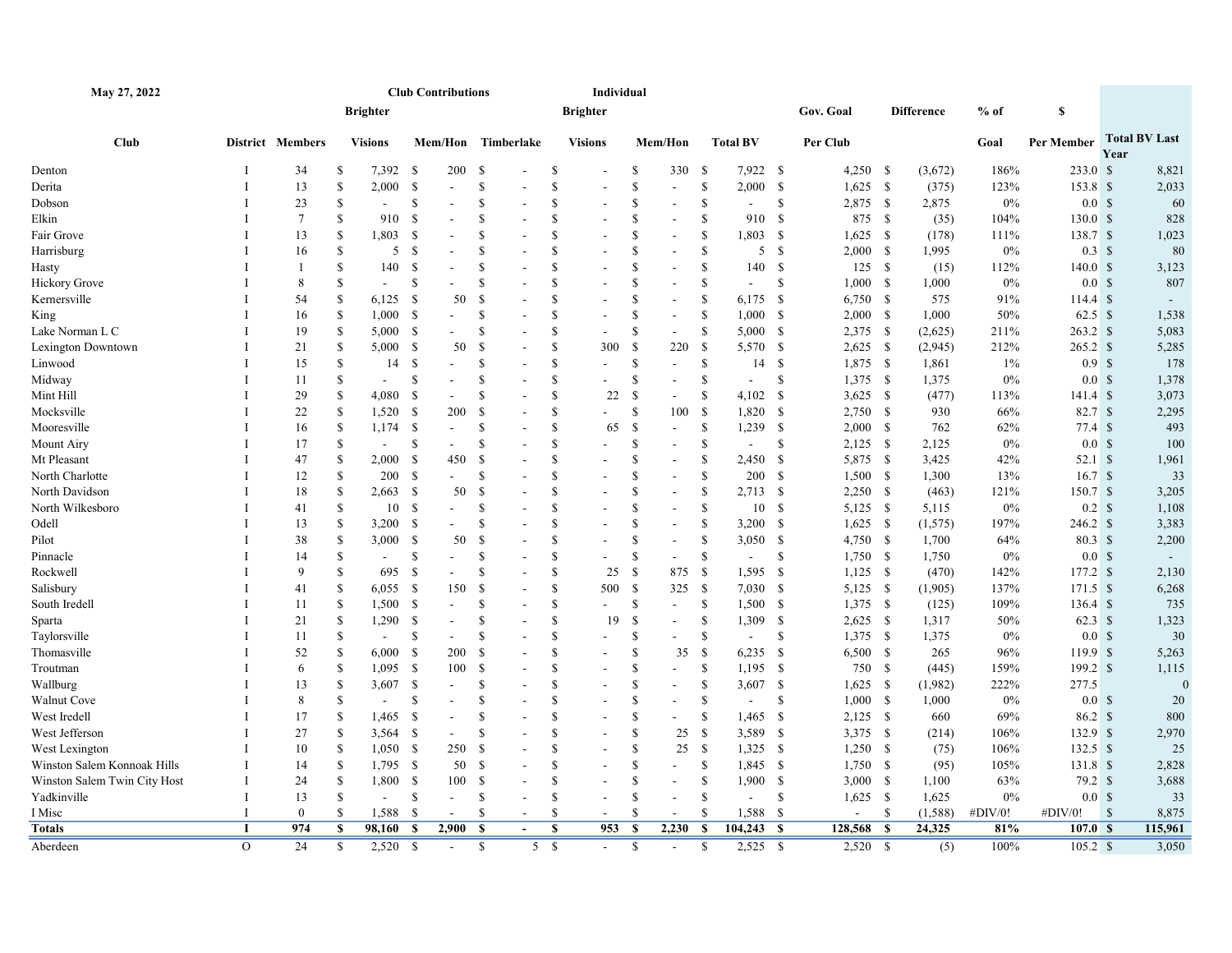| May 27, 2022                |                |                  |               |                          |                           | <b>Club Contributions</b> |               |     |               | Individual               |               |                          |                    |                          |               |            |              |                   |              |                     |      |                      |
|-----------------------------|----------------|------------------|---------------|--------------------------|---------------------------|---------------------------|---------------|-----|---------------|--------------------------|---------------|--------------------------|--------------------|--------------------------|---------------|------------|--------------|-------------------|--------------|---------------------|------|----------------------|
|                             |                |                  |               | <b>Brighter</b>          |                           |                           |               |     |               | <b>Brighter</b>          |               |                          |                    |                          |               | Gov. Goal  |              | <b>Difference</b> | $%$ of       | \$                  |      |                      |
| <b>Club</b>                 |                | District Members |               | <b>Visions</b>           |                           | Mem/Hon Timberlake        |               |     |               | <b>Visions</b>           |               | Mem/Hon                  |                    | <b>Total BV</b>          |               | Per Club   |              |                   | Goal         | Per Member          | Year | <b>Total BV Last</b> |
| Alamance Community          | $\mathbf O$    | 17               | S             |                          | \$                        |                           | \$            |     | \$            |                          | \$            |                          | -S                 |                          | \$            | $1,785$ \$ |              | 1,785             | $0\%$        | 0.0 <sup>5</sup>    |      | 2,689                |
| Albemarle                   | $\mathbf{O}$   | 14               | <sup>S</sup>  |                          | <sup>\$</sup>             |                           | $\mathbf S$   |     | $\mathbf S$   |                          | \$            |                          | $\mathbf{\hat{S}}$ |                          | \$            | 1,470      | -S           | 1,470             | $0\%$        | 0.0 <sup>5</sup>    |      | 1,760                |
| <b>Archdale Trinity</b>     | $\Omega$       | 8                | <sup>\$</sup> | 840                      | <sup>S</sup>              | 100                       | $\mathbf S$   |     | \$            |                          | \$            |                          | \$                 | 940                      | \$            | 840 \$     |              | (100)             | 112%         | $117.5$ \$          |      | 50                   |
| Asheboro                    | $\mathcal{O}$  | 18               | <sup>S</sup>  | 1,890                    | - \$                      |                           | S             |     | $\mathbf S$   | 10                       | -S            | 20                       | $\mathcal{S}$      | $1,920$ \$               |               | 1,890 \$   |              | (30)              | 102%         | 106.7 S             |      | 1,220                |
| Biscoe                      | $\overline{O}$ | 14               | S             |                          | <sup>S</sup>              | $\blacksquare$            | S             |     | $\mathcal{S}$ | $\overline{\phantom{a}}$ | \$            | $\overline{a}$           | \$                 | $\overline{a}$           | <sup>\$</sup> | 1,470      | -S           | 1,470             | $0\%$        | 0.0 <sup>5</sup>    |      | 50                   |
| Broadway                    | $\overline{O}$ | 26               | <sup>S</sup>  |                          | <sup>S</sup>              |                           | $\mathbf S$   | 40  | \$            | 52                       | \$            |                          | \$                 | 92                       | \$            | $2,730$ \$ |              | 2,638             | 3%           | 3.5 <sup>8</sup>    |      | 1,000                |
| Candor                      | $\Omega$       | 15               | <sup>S</sup>  |                          | <sup>S</sup>              |                           | S             |     | <sup>\$</sup> | ÷.                       | \$            | $\overline{a}$           | \$                 | $\overline{a}$           | S             | 1,575      | -S           | 1,575             | $\mathbf{0}$ | 0 S                 |      | 50                   |
| Carrboro                    | $\mathbf{O}$   | 3                | <sup>S</sup>  | 5,000                    | <sup>S</sup>              |                           | S             |     | <sup>\$</sup> | $\overline{\phantom{a}}$ | \$            | $\overline{a}$           | \$                 | 5,000                    | -S            | 315S       |              | (4,685)           | 1587%        | 1666.7 \$           |      | 15,000               |
| Coleridge                   | $\overline{O}$ | 15               | <sup>\$</sup> | $\overline{\phantom{a}}$ | <sup>\$</sup>             |                           | \$            | 5   | \$            | L.                       | $\mathbf{s}$  | $\overline{a}$           | <sup>\$</sup>      | 5                        | - \$          | 1,575      | -S           | 1,570             | $0\%$        | $0.3 \text{ }$ \$   |      | 1,600                |
| Creedmoor                   | $\Omega$       | 8                | S             | $\blacksquare$           | <sup>S</sup>              |                           | $\mathbf S$   |     | <sup>S</sup>  |                          | <sup>\$</sup> | $\overline{a}$           | \$                 | $\overline{\phantom{a}}$ | S             | 840 \$     |              | 840               | $0\%$        | 0.0 <sup>5</sup>    |      | 500                  |
| Durham                      | $\mathcal{O}$  | 69               | <sup>S</sup>  | $\overline{a}$           | <sup>\$</sup>             |                           | \$            | 40  | <sup>\$</sup> |                          | \$            | 50                       | \$                 | 90                       | -S            | $7,245$ \$ |              | 7,155             | $1\%$        | $1.3 \quad$         |      | 4,715                |
| Eden                        | $\overline{O}$ | 27               | S             | 3,000                    | <sup>S</sup>              |                           | S             |     | <sup>\$</sup> | 60                       | <sup>\$</sup> | $\blacksquare$           | \$                 | 3,060                    | - \$          | 2,835      | $\mathbf{s}$ | (225)             | 108%         | $113.3 \text{ }$ \$ |      | 3,270                |
| Ellerbe                     | $\mathcal{O}$  | 18               | <sup>\$</sup> | 1,000                    | - \$                      |                           | <sup>\$</sup> | 20  | <sup>\$</sup> | $\blacksquare$           | <sup>\$</sup> | $\overline{a}$           | \$                 | $1,020$ \$               |               | 1,890 \$   |              | 870               | 54%          | 56.7 $\sqrt{s}$     |      |                      |
| Farmer                      | $\mathbf O$    | 21               | \$            | 2,205                    | <sup>\$</sup>             |                           | \$            |     | <sup>\$</sup> |                          | \$            | $\overline{a}$           | \$                 | 2,205                    | - \$          | 2,205      | -S           | $\sim$            | 100%         | 105.0 <sup>°</sup>  |      | 2,289                |
| Gibsonville                 | $\overline{O}$ | 12               | S             | $\overline{\phantom{a}}$ | <sup>S</sup>              |                           | <sup>\$</sup> |     | <sup>\$</sup> | $\overline{\phantom{a}}$ | \$            | $\overline{\phantom{a}}$ | \$                 | $\sim$                   | \$            | 1,260      | - \$         | 1,260             | $0\%$        | 0.0 <sup>5</sup>    |      | 100                  |
| Goldston                    | $\mathcal{O}$  | 28               | S             | $\overline{\phantom{a}}$ | <sup>S</sup>              |                           | <sup>\$</sup> |     | <sup>\$</sup> | $\overline{\phantom{0}}$ | \$            | 150                      | -S                 | 150                      | <sup>\$</sup> | 2,940      | - \$         | 2,790             | 5%           | $5.4 \text{ }$ \$   |      | 2,489                |
| Grays Chapel                | $\mathcal{O}$  | 26               | S             | 2,835                    | -S                        |                           | $\mathbf S$   |     | <sup>S</sup>  | $\overline{\phantom{a}}$ | \$            | $\overline{\phantom{a}}$ | \$                 | $2,835$ \$               |               | $2,730$ \$ |              | (105)             | 104%         | 109.0 S             |      | 2,860                |
| Greater Monroe              | $\mathcal{O}$  | 6                | <sup>\$</sup> | 100                      | - \$                      |                           | $\mathbf S$   |     | \$            | $\overline{\phantom{a}}$ | \$            | $\overline{a}$           | \$                 | 100S                     |               | 630 \$     |              | 530               | 16%          | 16.7S               |      | 180                  |
| Greensboro                  | $\mathcal{O}$  | 53               | S             | 5,670                    | - \$                      | 400                       | <sup>\$</sup> |     | <sup>\$</sup> | 1,000                    | <sup>S</sup>  | $\overline{a}$           | -S                 | 7,070 \$                 |               | 5,565      | - \$         | (1,505)           | 127%         | $133.4 \text{ }$ \$ |      | 9,870                |
| Greensboro Gate City        | $\mathcal{O}$  | 14               | <sup>\$</sup> | 1,430                    | - \$                      | 40                        | <sup>S</sup>  |     | <sup>\$</sup> | $\sim$                   | \$            | 50                       | $\mathcal{S}$      | $1,520$ \$               |               | $1,470$ \$ |              | (50)              | 103%         | $108.6\;$ \$        |      | 1,538                |
| Greensboro Hamilton Lakes   | $\mathcal{O}$  | 24               | S             | 2,700                    | - \$                      | $\blacksquare$            | S             | 5   | <sup>\$</sup> | 25                       | \$            | $\overline{a}$           | \$                 | 2,730                    | - \$          | 2,520      | - \$         | (210)             | 108%         | 113.8 S             |      | 2,850                |
| Guilford County Women Cyber | O              | 40               | \$            | 500                      | $\boldsymbol{\mathsf{S}}$ |                           | <sup>\$</sup> |     | <sup>\$</sup> | $\blacksquare$           | \$            | $\sim$                   | \$                 | 500 \$                   |               | $4,200$ \$ |              | 3,700             | 12%          | $12.5 \text{ }$ \$  |      | 1,000                |
| Hamlet                      | $\mathcal{O}$  | 23               | S             | $\sim$                   | S                         |                           | <sup>\$</sup> |     | <sup>\$</sup> | $\blacksquare$           | \$            | 100                      | -S                 | 100                      | -S            | 2,415 \$   |              | 2,315             | 4%           | $4.3 \text{ } $s$   |      |                      |
| High Point                  | $\mathbf{O}$   | 23               | S             | 2,289                    | <sup>S</sup>              |                           | <sup>\$</sup> |     | <sup>\$</sup> | 15                       | \$            | $\blacksquare$           | \$                 | 2,304                    | - \$          | $2,415$ \$ |              | 111               | 95%          | $100.2 \text{ }$ \$ |      | 375                  |
| Indian Trail                | $\overline{O}$ | 13               | S             | 1,680                    | -S                        |                           | $\mathbf S$   |     | <sup>S</sup>  | ÷                        | \$            | $\overline{a}$           | -S                 | 1,680                    | - \$          | $1,365$ \$ |              | (315)             | 123%         | 129.2 S             |      | 2,625                |
| Jamestown                   | $\overline{O}$ | 12               | \$            | 400                      | - \$                      |                           | \$            |     | \$            | 383                      | \$            | 530                      | -\$                | $1,313$ \$               |               | $1,260$ \$ |              | (53)              | 104%         | $109.4 \text{ }$ \$ |      | 2,185                |
| Julian                      | $\mathcal{O}$  | 10               | S             | $1,050$ \$               |                           | 100                       | <sup>\$</sup> |     | $\mathbf S$   | ÷.                       | <sup>\$</sup> | $\overline{a}$           | -S                 | $1,150$ \$               |               | $1,050$ \$ |              | (100)             | 110%         | 115.0 S             |      | 100                  |
| Liberty                     | $\mathcal{O}$  | 13               | \$            | 1,375                    | - \$                      | 100                       | $\mathbf S$   |     | \$            | $\overline{a}$           | \$            | 30                       | \$                 | 1,505                    | - \$          | 1,365      | -S           | (140)             | 110%         | 115.8 <sup>°</sup>  |      | 1,489                |
| Madison                     | $\mathcal{O}$  | 11               | <sup>\$</sup> | 1,100                    | - \$                      |                           | S             |     | \$            |                          | $\mathbb{S}$  | $\overline{a}$           | \$                 | 1,100                    | - \$          | $1,155$ \$ |              | 55                | 95%          | $100.0 \text{ }$ \$ |      | 1,200                |
| Mayodan                     | $\Omega$       | 5                | $\mathbf S$   | $\overline{a}$           | <sup>\$</sup>             | $\overline{a}$            | \$            |     | \$            | L.                       | \$            | $\overline{a}$           | \$                 | $\overline{a}$           | \$.           | 525        | - \$         | 525               | $0\%$        | 0.0 <sup>5</sup>    |      |                      |
| Mc Leansville               | $\mathcal{O}$  | 23               | <sup>S</sup>  | 2,415                    | $\mathcal{S}$             |                           | $\mathbf S$   |     | $\mathbf S$   | $\sim$                   | \$            | $\overline{a}$           | \$                 | 2,415                    | -S            | 2,415 \$   |              | $\sim$            | 100%         | 105.0 <sup>°</sup>  |      | 2,675                |
| Moncure                     | $\mathcal{O}$  | 15               | <sup>\$</sup> | $\sim$                   | <sup>\$</sup>             |                           | \$            | ÷,  | \$            | L.                       | \$            | $\overline{a}$           | <sup>\$</sup>      | $\overline{a}$           | <sup>\$</sup> | 1,575      | - \$         | 1,575             | $0\%$        | 0.0 <sup>5</sup>    |      | 110                  |
| Mount Gilead                | $\mathcal{O}$  | 28               | \$            | $\overline{\phantom{a}}$ | <sup>\$</sup>             |                           | S             |     | <sup>\$</sup> |                          | <sup>\$</sup> | $\overline{a}$           | <sup>\$</sup>      | $\blacksquare$           | \$            | $2,940$ \$ |              | 2,940             | $0\%$        | 0.0 <sup>5</sup>    |      | 50                   |
| North Moore                 | $\overline{O}$ | 29               | $\mathbf S$   |                          | <sup>\$</sup>             |                           | $\mathbf S$   | 100 | \$            |                          | \$            |                          | <sup>\$</sup>      | 100                      | <sup>\$</sup> | $3,045$ \$ |              | 2,945             | 3%           | 3.4 <sup>°</sup>    |      |                      |
| Norwood                     | $\Omega$       | 15               | S             | 1,545                    | $\mathcal{S}$             | $\sim$                    | $\mathbf S$   |     | <sup>\$</sup> | $\overline{a}$           | \$            | $\blacksquare$           | \$                 | 1,545                    | -S            | 1,575      | - \$         | 30                | 98%          | 103.0 S             |      | 1,000                |
| Oak Ridge                   | $\mathcal{O}$  | 14               | S             | $\overline{a}$           | S                         |                           | S             |     | <sup>\$</sup> | ÷,                       | $\mathbf S$   |                          | \$                 | $\sim$                   | \$.           | 1,470      | $\mathbb S$  | 1,470             | $0\%$        | 0.0 <sup>5</sup>    |      | 1,610                |
| Oakboro                     | $\mathcal{O}$  | 13               | <sup>S</sup>  | $\sim$                   | <sup>S</sup>              | $\blacksquare$            | \$            |     | <sup>S</sup>  |                          | \$            | $\overline{a}$           | \$                 | $\sim$                   | \$            | 1,365      | -S           | 1,365             | $0\%$        | 0.0 <sup>5</sup>    |      | 625                  |
| Oxford                      | $\overline{O}$ | 26               | \$            | 1,642                    | $\mathcal{S}$             | 350                       | \$            | 20  | \$            | 43                       | \$            | 675                      | -\$                | 2,730                    | -\$           | $2,730$ \$ |              | $\sim$            | 100%         | 105.0 <sup>°</sup>  |      | 3,134                |
| Pleasant Garden             | $\mathcal{O}$  | 22               | <sup>S</sup>  | 1,100                    | - \$                      | $\overline{\phantom{a}}$  | S             |     | <sup>\$</sup> | 167                      | -S            | 50                       | -S                 | 1,317                    | -S            | 2,310      | - \$         | 993               | 57%          | 59.9S               |      | 1,765                |
| Reidsville                  | $\mathcal{O}$  | 33               | \$            | $\sim$                   | <sup>\$</sup>             | 450                       | <sup>\$</sup> |     | <sup>S</sup>  | ÷.                       | <sup>\$</sup> | 50                       | -\$                | 500 \$                   |               | $3,465$ \$ |              | 2,965             | 14%          | 15.2 S              |      | 2,275                |
| Rockingham                  | $\mathcal{O}$  | 17               | S             | 1,785                    | - \$                      | 100                       | $\mathbf S$   |     | <sup>S</sup>  | $\overline{a}$           | \$            | $\overline{a}$           | \$                 | 1,885                    | - \$          | 1,785      | <b>S</b>     | (100)             | 106%         | 110.9 <sup>°</sup>  |      | 2,162                |
| Sanford                     | $\Omega$       | 79               | S             | 12,150                   | - S                       | $\sim$                    | S             | 20  | $\mathcal{S}$ | 80                       | \$            | $\overline{a}$           | -S                 | 12,250 \$                |               | 8,295      | - \$         | (3,955)           | 148%         | 155.1               |      | 10200                |
|                             | $\Omega$       | 24               | $\mathbf S$   | 2,800                    | - \$                      |                           | $\mathbf S$   | 20S |               | 20                       | <sup>S</sup>  | $\overline{a}$           | <sup>\$</sup>      | $2,840$ \$               |               | $2,520$ \$ |              | (320)             | 113%         | $118.3 \text{ }$ \$ |      | 3,502                |
| Siler City                  |                |                  |               |                          |                           |                           |               |     |               |                          |               |                          |                    |                          |               |            |              |                   |              |                     |      |                      |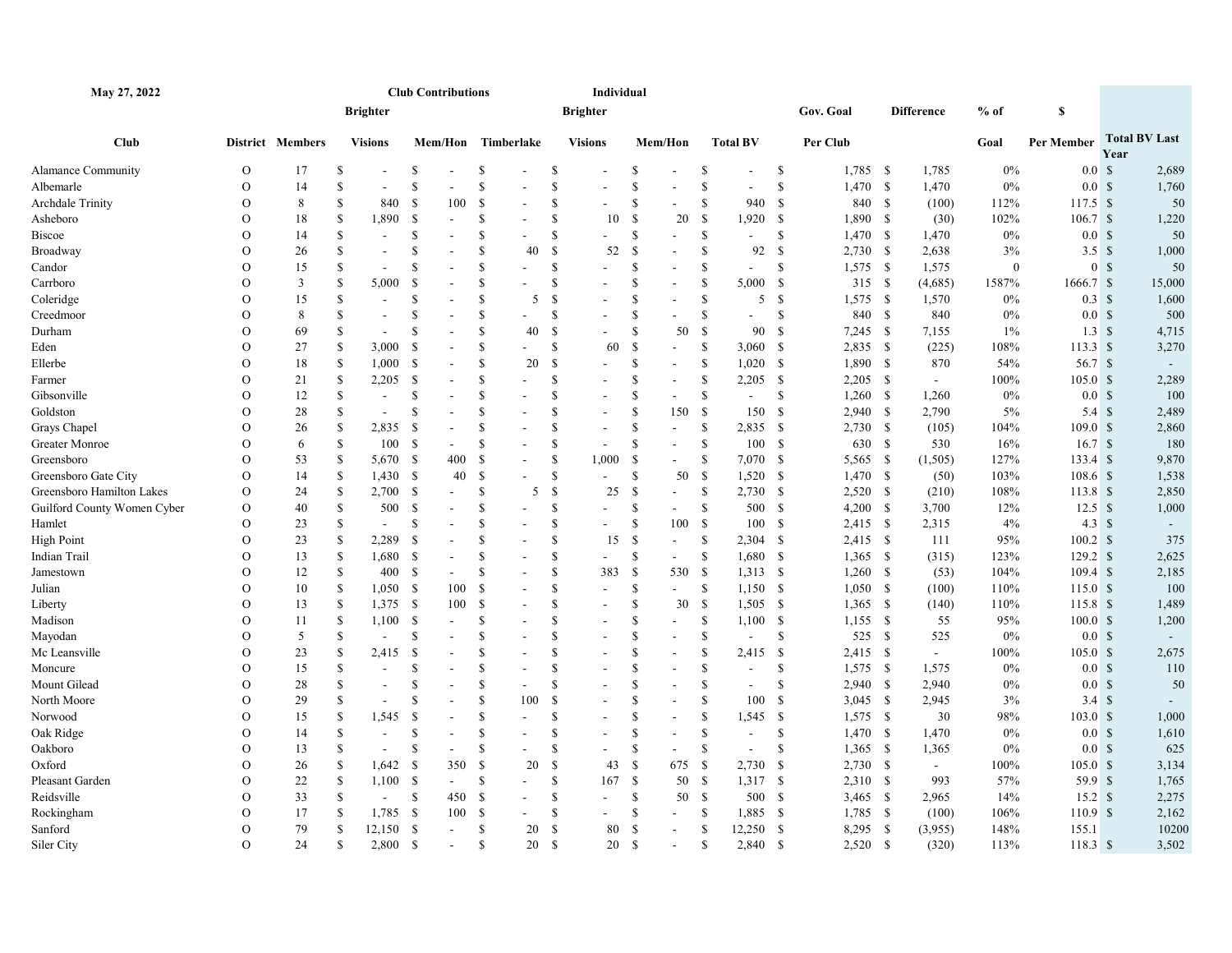| May 27, 2022                |                |                  |               |                 |               | <b>Club Contributions</b> |               |                |               | Individual               |                    |                          |               |                          |               |            |               |                   |         |                     |              |                      |
|-----------------------------|----------------|------------------|---------------|-----------------|---------------|---------------------------|---------------|----------------|---------------|--------------------------|--------------------|--------------------------|---------------|--------------------------|---------------|------------|---------------|-------------------|---------|---------------------|--------------|----------------------|
|                             |                |                  |               | <b>Brighter</b> |               |                           |               |                |               | <b>Brighter</b>          |                    |                          |               |                          |               | Gov. Goal  |               | <b>Difference</b> | $%$ of  | S                   |              |                      |
| <b>Club</b>                 |                | District Members |               | <b>Visions</b>  |               | Mem/Hon Timberlake        |               |                |               | <b>Visions</b>           |                    | Mem/Hon                  |               | <b>Total BV</b>          |               | Per Club   |               |                   | Goal    | Per Member          | Year         | <b>Total BV Last</b> |
| South Chatham L C           | $\mathcal{O}$  | 10               | S             |                 | <sup>\$</sup> |                           | \$            |                | \$            | $\overline{\phantom{a}}$ | \$                 |                          | \$            | $\overline{\phantom{a}}$ | -S            | $1,050$ \$ |               | 1,050             | 0%      | 0.0 <sup>5</sup>    |              | 650                  |
| Troy                        | $\mathcal{O}$  | 18               | S             | 1,250           | <sup>\$</sup> |                           | \$            |                | \$            | $\overline{\phantom{a}}$ | \$                 | $\overline{a}$           | <sup>\$</sup> | 1,250                    | -S            | 1,890      | - \$          | 640               | 66%     | 69.4S               |              | 1,300                |
| Unionville                  | $\mathcal{O}$  | 23               | S             | $3,000$ \$      |               | 75                        | $\mathbb{S}$  |                | \$            | 120                      | <sup>\$</sup>      | $\blacksquare$           | <sup>\$</sup> | $3,195$ \$               |               | $2,415$ \$ |               | (780)             | 132%    | 138.9 \$            |              | 2,128                |
| Vass                        | $\mathcal{O}$  | 39               | S             | 3,500 \$        |               | 50                        | <sup>\$</sup> |                | <sup>\$</sup> | 100                      | <sup>\$</sup>      | $\mathbf{r}$             | \$            | $3,650$ \$               |               | $4,095$ \$ |               | 445               | 89%     | 93.6 \$             |              | 3,600                |
| Wadesboro                   | $\overline{O}$ | 9                | S             | 1,000           | - \$          | $\overline{\phantom{a}}$  | \$            |                | <sup>\$</sup> | $\overline{\phantom{a}}$ | \$                 | 300                      | -\$           | 1,300                    | -\$           | 945 \$     |               | (355)             | 138%    | $144.4 \text{ }$ \$ |              | 1,650                |
| Waxhaw                      | $\mathbf{O}$   | 21               | <sup>\$</sup> | 2,000 S         |               |                           | \$            | 180            | - \$          | 505                      | <sup>\$</sup>      | $\blacksquare$           | <sup>\$</sup> | 2,685                    | - \$          | $2,205$ \$ |               | (480)             | 122%    | $127.9$ \$          |              | 1,600                |
| West Montgomery L C         | $\overline{O}$ | 11               | \$            | $\blacksquare$  | <sup>S</sup>  |                           | $\mathbb{S}$  |                | <sup>\$</sup> | ÷.                       | \$                 | $\overline{a}$           | <sup>\$</sup> | $\overline{\phantom{a}}$ | \$            | $1,155$ \$ |               | 1,155             | 0%      | 0.0 <sup>5</sup>    |              | 150                  |
| West Stanly                 | $\mathcal{O}$  | 21               | \$            | 2,163           | - \$          | 150                       | $\mathbb{S}$  |                | <sup>\$</sup> | ÷.                       | <sup>\$</sup>      | $\blacksquare$           | <sup>\$</sup> | 2,313 \$                 |               | $2,205$ \$ |               | (108)             | 105%    | 110.1 S             |              | 5,280                |
| Wingate                     | $\overline{O}$ | 15               | S             | 750             | -S            | $\sim$                    | \$            |                | <sup>\$</sup> | 19                       | <sup>\$</sup>      | $\overline{\phantom{a}}$ | \$            | 769                      | -\$           | $1,575$ \$ |               | 806               | 49%     | 51.3 \$             |              | 1,015                |
| O Misc                      | $\Omega$       | $\theta$         | <sup>\$</sup> | 20              | - \$          | 50                        | $\mathbf S$   | $\blacksquare$ | <sup>\$</sup> | $\sim$                   | <sup>\$</sup>      | ÷,                       | \$            | 70                       | -S            | $\sim$     | <sup>\$</sup> | (70)              | #DIV/0! | #DIV/0!             | $\mathbf{s}$ | 9,340                |
| Totals                      | $\mathbf{o}$   | 1115             | \$            | 74,704          | - \$          | 1,965                     | $\mathbf{s}$  | 455 \$         |               | 2,599                    | <b>S</b>           | 2,005                    | $\mathbf{s}$  | 81,728 \$                |               | 112,158    | $\mathbf s$   | 30,430            | 73%     | 73.3 <sub>8</sub>   |              | 123,963              |
| Anderson Creek              | $\mathbf N$    | 37               | \$            |                 | \$            |                           | \$            |                | \$            |                          | \$                 | $\overline{\phantom{a}}$ | $\mathbb{S}$  |                          | \$            | 3,700      | - \$          | 3,700             | 0%      | 0.0 <sup>5</sup>    |              | 500                  |
| Angier                      | N              | 18               | S             | 800             | \$            |                           | \$            |                | <sup>\$</sup> | $\overline{a}$           | <sup>\$</sup>      |                          | \$            | 800                      | $\mathbf{\$}$ | $1,800$ \$ |               | 1,000             | 44%     | 44.4S               |              | 2,218                |
| Aurora                      | N              | 14               | S             |                 | <sup>S</sup>  |                           | $\mathbb S$   |                | \$            |                          | \$                 |                          | \$            | ÷.                       | \$            | 1,400      | - \$          | 1,400             | 0%      | 0.0 <sup>5</sup>    |              | 150                  |
| Bath                        | N              | 16               | S             |                 | <sup>\$</sup> |                           | \$            |                | \$            | $\overline{a}$           | \$                 | $\overline{\phantom{a}}$ | <sup>\$</sup> | $\blacksquare$           | <sup>\$</sup> | 1,600      | - \$          | 1,600             | 0%      | 0.0 <sup>5</sup>    |              |                      |
| Beaufort                    | N              | 36               | S             | 2,000           | <sup>\$</sup> | 100                       | \$            |                | <sup>\$</sup> | $\overline{a}$           | \$                 | $\sim$                   | <sup>\$</sup> | 2,100                    | -S            | 3,600      | - \$          | 1,500             | 58%     | 58.3 \$             |              | 20                   |
| Benson                      | N              | 33               | S             | $\sim$          | <sup>\$</sup> | $\sim$                    | <sup>S</sup>  |                | \$            | $\overline{a}$           | <sup>\$</sup>      | $\blacksquare$           | <sup>\$</sup> | $\blacksquare$           | -S            | 3,300 \$   |               | 3,300             | 0%      | 0.0 <sup>5</sup>    |              |                      |
| Buies Creek                 | N              | 8                | <sup>S</sup>  | 800             | -S            |                           | $\mathbb{S}$  |                | \$            |                          | \$                 |                          | <sup>\$</sup> | 800                      | -S            | 800 \$     |               | $\sim$            | 100%    | $100.0 \text{ }$ \$ |              | 1,190                |
| Burgaw                      | N              | 14               | S             | $1,294$ \$      |               | 325                       | $\mathbf S$   |                | <sup>\$</sup> | $\overline{a}$           | <sup>\$</sup>      | 75                       | -\$           | 1,694                    | -S            | 1,400      | - \$          | (294)             | 121%    | 121.0 S             |              | 1,710                |
| Calabash                    | N              | 27               | S             | $1,721$ \$      |               | 175                       | $\mathbf S$   |                | <sup>\$</sup> |                          | \$                 | 50                       | <sup>\$</sup> | 1,946                    | -\$           | $2,700$ \$ |               | 754               | 72%     | $72.1 \text{ }$ \$  |              | 859                  |
| Chadbourn                   | N              | 8                | S             |                 | <sup>S</sup>  |                           | \$            |                | <sup>\$</sup> | $\overline{a}$           | <sup>\$</sup>      |                          | \$            | $\blacksquare$           | <sup>\$</sup> | 800        | - \$          | 800               | 0%      | 0.0 <sup>5</sup>    |              |                      |
| Clarkton                    | N              | 14               | <sup>\$</sup> | 1,584           | -S            |                           | \$            |                | \$            |                          | \$                 | $\overline{\phantom{a}}$ | <sup>\$</sup> | 1,584                    | -S            | 1,400      | - \$          | (184)             | 113%    | 113.1 S             |              | 1,584                |
| Clinton                     | N              | 18               | <sup>\$</sup> | 1,500           | -S            |                           | \$            |                | \$            | $\blacksquare$           | \$                 | $\blacksquare$           | <sup>\$</sup> | 1,500                    | -S            | 1,800      | - \$          | 300               | 0.0125  | 83.33333333 \$      |              | 1,750                |
| Coats                       | N              | 20               | S             | $\sim$          | <sup>\$</sup> |                           | \$            |                | \$            | $\overline{a}$           | \$                 | $\overline{\phantom{a}}$ | <sup>\$</sup> | $\overline{\phantom{a}}$ | <sup>\$</sup> | 2,000      | - \$          | 2,000             | 0%      | 0.0 <sup>5</sup>    |              |                      |
| Dunn                        | N              | 8                | <sup>\$</sup> | 200             | <sup>\$</sup> |                           | $\mathbf S$   |                | \$            |                          | $\mathbf{\hat{S}}$ | L.                       | <sup>\$</sup> | 200                      | -S            | 800        | <b>S</b>      | 600               | 25%     | 25.0 <sup>°</sup>   |              |                      |
| Dunn Mary Stewart Community | N              | 10               | <sup>\$</sup> | 1,000           | -S            |                           | \$            |                | \$            | $\overline{a}$           | <sup>\$</sup>      | $\overline{a}$           | <sup>\$</sup> | 1,000                    | - \$          | $1,000$ \$ |               | $\sim$            | 100%    | 100.0 <sup>°</sup>  |              | 1,170                |
| Erwin                       | N              | 20               | <sup>\$</sup> | 50              | <sup>S</sup>  |                           | $\mathbf S$   |                | \$            |                          | $\mathbf{\hat{S}}$ |                          | <sup>\$</sup> | 50                       | -S            | $2,000$ \$ |               | 1,950             | 3%      | $2.5 \text{ }$ \$   |              |                      |
| Faison                      | N              | 12               | S             |                 | <sup>S</sup>  |                           | \$            |                | \$            |                          | <sup>\$</sup>      | $\overline{\phantom{a}}$ | \$            | ٠                        | \$            | $1,200$ \$ |               | 1,200             | 0%      | 0.0 <sup>5</sup>    |              | 100                  |
| Farmville                   | N              | 11               | <sup>\$</sup> |                 | <sup>S</sup>  | 50                        | \$            |                | <sup>\$</sup> |                          | \$                 |                          | \$            | 50                       | <sup>\$</sup> | $1,100$ \$ |               | 1,050             | 5%      | 4.5 $\sqrt{3}$      |              | 100                  |
| Fayetteville Community      | N              | 18               | S             | 375             | -S            |                           | $\mathbb{S}$  |                | <sup>\$</sup> | 40                       | <sup>\$</sup>      | $\mathbf{r}$             | \$            | 415                      | - \$          | 1,800      | - \$          | 1,385             | 23%     | $23.1 \text{ }$ \$  |              | 320                  |
| Fayetteville Massey Hill    | N              | 61               | <sup>\$</sup> | $\sim$          | -S            | 500                       | \$            | 32             | - \$          | $\blacksquare$           | \$                 | 610                      | -\$           | $1,142$ \$               |               | $6,100$ \$ |               | 4,958             | 19%     | 18.7 <sup>8</sup>   |              |                      |
| Godwin                      | N              | 13               | S             | 1,813           | - S           | 75                        | <sup>S</sup>  |                | <sup>S</sup>  | $\blacksquare$           | \$                 | $\blacksquare$           | <sup>\$</sup> | 1,888                    | - \$          | 1,300 \$   |               | (588)             | 145%    | $145.2 \text{ }$ \$ |              | 2,515                |
| Goldsboro Downtown          | N              | 34               | \$            | $2,514$ \$      |               |                           | \$            | 131S           |               | 100                      | \$                 | ÷,                       | \$            | $2,745$ \$               |               | $3,400$ \$ |               | 655               | 81%     | 80.7S               |              | 3,935                |
| Goldsboro Host              | N              | 11               | S             | 1,100           | - \$          |                           | \$            |                | \$            |                          | \$                 | 35                       | - \$          | $1,135$ \$               |               | 1,100S     |               | (35)              | 103%    | $103.2 \text{ }$ \$ |              | 1,133                |
| Greenville Host             | N              | 10               | S             | $\sim$          | <sup>\$</sup> | $\sim$                    | \$            | 30             | $\mathcal{S}$ | 12                       | <sup>\$</sup>      |                          | \$            | 42                       | $\mathbf{\$}$ | $1,000$ \$ |               | 958               | 4%      | $4.2 \quad$         |              | $\sim$               |
| Grifton                     | N              | $\overline{4}$   | S             |                 | S             |                           | \$            |                | <sup>S</sup>  |                          | <sup>\$</sup>      |                          | $\mathbb S$   | $\blacksquare$           | \$            | 400        | - \$          | 400               | 0%      | 0.0 <sup>5</sup>    |              |                      |
| Hampstead                   | N              | 8                | <sup>S</sup>  | 800             | <sup>S</sup>  |                           | \$            | 22             | $\mathcal{S}$ |                          | \$                 |                          | \$            | 822                      | <sup>\$</sup> | 800        | <sup>\$</sup> | (22)              | 103%    | $102.8$ \$          |              | 1,000                |
| Hanover                     | N              | 5                | \$            |                 | <sup>\$</sup> |                           | \$            |                | <sup>\$</sup> |                          | \$                 | $\blacksquare$           | <sup>\$</sup> |                          | -S            | 500        | - \$          | 500               | 0%      | 0.0 <sup>5</sup>    |              |                      |
| Jacksonville Host           | N              | 16               | S             | 400             | <sup>S</sup>  |                           | \$            |                | <sup>\$</sup> | $\sim$                   | \$                 | $\blacksquare$           | \$            | 400                      | -S            | 1,600      | \$            | 1,200             | 25%     | 25.0 <sup>°</sup>   |              | 600                  |
| Jacksonville New River      | N              | 9                | S             | 700             | -S            |                           | S.            |                | <sup>\$</sup> |                          | <sup>\$</sup>      | $\overline{a}$           | <sup>\$</sup> | 700                      | -S            | 900 \$     |               | 200               | 78%     | 77.8S               |              | 1,155                |
| Jones County                | N              | 8                | S             |                 | <sup>\$</sup> |                           | <sup>S</sup>  |                | \$            |                          | \$                 |                          | \$            | ÷,                       | \$            | 800        | - \$          | 800               | 0%      | 0.0 <sup>5</sup>    |              |                      |
| Kenansville                 | N              | 12               | S             | 5,100           | <sup>S</sup>  |                           | <sup>S</sup>  |                | <sup>\$</sup> | $\mathbf{r}$             | <sup>\$</sup>      | $\mathbf{r}$             | <sup>\$</sup> | 5,100                    | -S            | 1,200      | - \$          | (3,900)           | 425%    | 425.0 S             |              | 5,100                |
| Kinston                     | N              | 27               | <sup>\$</sup> | 2,500           | -S            |                           | \$            | 60             | - \$          | 300                      | <sup>\$</sup>      | 100                      | <sup>\$</sup> | 2,960                    | -S            | 2,700      | - \$          | (260)             | 110%    | $109.6$ \$          |              | 3,660                |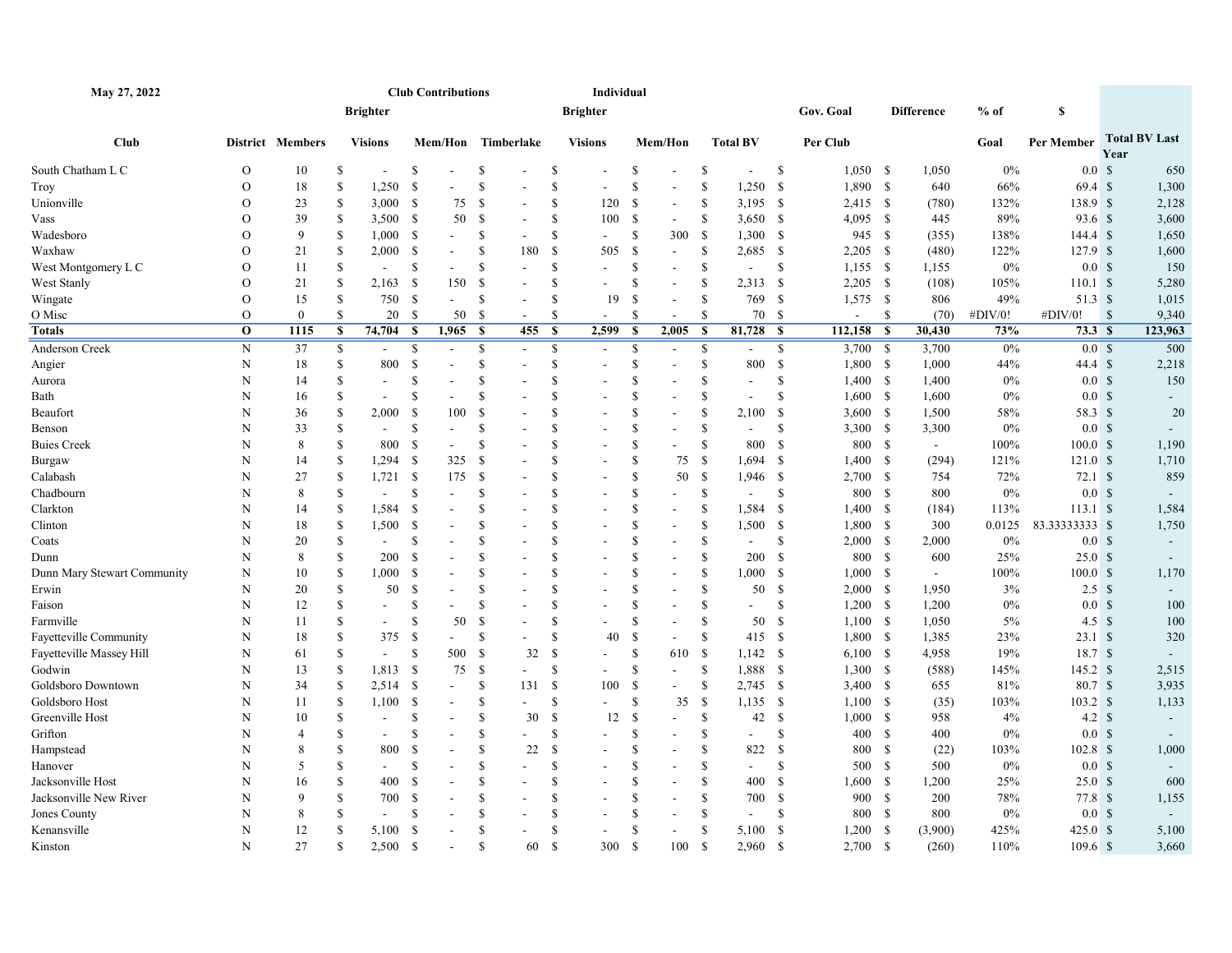| May 27, 2022                     |             |                  |                  |                          |               | <b>Club Contributions</b> |                                          |     |                    | Individual               |                    |                          |                    |                          |                    |                |    |                   |         |                     |              |                      |
|----------------------------------|-------------|------------------|------------------|--------------------------|---------------|---------------------------|------------------------------------------|-----|--------------------|--------------------------|--------------------|--------------------------|--------------------|--------------------------|--------------------|----------------|----|-------------------|---------|---------------------|--------------|----------------------|
|                                  |             |                  |                  | <b>Brighter</b>          |               |                           |                                          |     |                    | <b>Brighter</b>          |                    |                          |                    |                          |                    | Gov. Goal      |    | <b>Difference</b> | $%$ of  | \$                  |              |                      |
| <b>Club</b>                      |             | District Members |                  | <b>Visions</b>           |               |                           | Mem/Hon Timberlake                       |     |                    | <b>Visions</b>           |                    | Mem/Hon                  |                    | <b>Total BV</b>          |                    | Per Club       |    |                   | Goal    | Per Member          | Year         | <b>Total BV Last</b> |
| Kinston Ram Neuse                | N           | 17               | <sup>S</sup>     | 1,700                    | -S            |                           | S                                        |     | \$                 |                          | -S                 | $\overline{\phantom{a}}$ | \$                 | $1,700$ \$               |                    | 1,700S         |    | $\sim$            | 100%    | 100.0 S             |              | 1,955                |
| Lake Waccamaw                    | N           | 12               | $\mathbf S$      | $\sim$                   | \$            |                           | <sup>S</sup>                             |     | <sup>\$</sup>      |                          | $\mathbf{\hat{S}}$ |                          | \$                 | $\sim$                   | \$                 | $1,200$ \$     |    | 1,200             | $0\%$   | 0.0 <sup>5</sup>    |              |                      |
| Lillington                       | N           | 9                | <sup>\$</sup>    | $\overline{\phantom{a}}$ | S             |                           | $\mathbf S$                              |     | <sup>\$</sup>      |                          | $\mathbf{\hat{s}}$ | $\sim$                   | \$                 | $\sim$                   | \$                 | 900 \$         |    | 900               | 0%      | 0.0 <sup>5</sup>    |              | $\sim$               |
| Lumberton                        | N           | 23               | \$               | 2,200                    | <sup>\$</sup> |                           | S                                        | 50  | <sup>\$</sup>      |                          | <sup>\$</sup>      | $\blacksquare$           | $\mathbf S$        | 2,250                    | - \$               | $2,300$ \$     |    | 50                | 98%     | 97.8 <sup>°</sup>   |              | 4,187                |
| Maxton                           | N           | 11               | \$               |                          | <sup>\$</sup> |                           | <sup>\$</sup>                            |     | <sup>\$</sup>      |                          | <sup>\$</sup>      | $\overline{a}$           | \$                 | $\sim$                   | \$                 | $1,100$ \$     |    | 1,100             | $0\%$   | 0.0 <sup>5</sup>    |              |                      |
| Mount Olive                      | $\mathbf N$ | 5                | $\mathbf S$      |                          | $\mathbf S$   |                           | <sup>S</sup>                             |     | \$                 |                          | $\mathbf{\hat{s}}$ |                          | \$                 | $\overline{\phantom{a}}$ | \$                 | 500 \$         |    | 500               | $0\%$   | 0.0 <sup>5</sup>    |              |                      |
| New Bern                         | N           | 18               | \$               | 2,100                    | -S            | 100                       | \$                                       | 60  | \$                 |                          | <sup>\$</sup>      | 50                       | \$                 | 2,310                    | \$                 | 1,800 \$       |    | (510)             | 128%    | 128.3 \$            |              | 2,140                |
| New Bern Twin Rivers             | N           | 16               | <sup>\$</sup>    | 1,200                    | - \$          |                           | S                                        |     | \$                 | 5                        | $\mathcal{S}$      | 520                      | <sup>\$</sup>      | $1,725$ \$               |                    | 1,600S         |    | (125)             | 108%    | $107.8$ \$          |              | 2,555                |
| Oak Island L C                   | N           | 12               | $\mathbf S$      | 1,077                    | - \$          |                           | S                                        |     | <sup>\$</sup>      | $\overline{a}$           | <sup>\$</sup>      | $\overline{\phantom{a}}$ | \$                 | $1,077$ \$               |                    | $1,200$ \$     |    | 123               | 90%     | 89.8 \$             |              | 400                  |
| Pembroke                         | N           | 38               | \$               | 2,050                    | - \$          |                           | <sup>\$</sup>                            |     | <sup>\$</sup>      | L.                       | <sup>\$</sup>      | $\sim$                   | \$                 | $2,050$ \$               |                    | $3,800$ \$     |    | 1,750             | 54%     | 53.9 \$             |              | 4,000                |
| Pikeville                        | N           | 18               | \$               | 2,500                    | - \$          |                           | <sup>S</sup>                             | 40  | <sup>\$</sup>      |                          | <sup>\$</sup>      | $\blacksquare$           | \$                 | $2,540$ \$               |                    | 1,800 \$       |    | (740)             | 141%    | 141.1 S             |              | 1,955                |
| Pine Level                       | N           | 27               | \$               | 3,105                    | - \$          |                           | <sup>\$</sup>                            |     | <sup>\$</sup>      | $\overline{a}$           | <sup>\$</sup>      | $\overline{\phantom{a}}$ | \$                 | $3,105$ \$               |                    | $2,700$ \$     |    | (405)             | 115%    | 115.0 <sup>°</sup>  |              | 3,145                |
| Princeton                        | N           | 12               | <sup>\$</sup>    | 1,000                    | - \$          |                           | \$                                       |     | \$                 | $\overline{\phantom{a}}$ | <sup>\$</sup>      | $\sim$                   | <sup>\$</sup>      | 1,000 S                  |                    | $1,200$ \$     |    | 200               | 83%     | 83.3                |              | $\Omega$             |
| Rowland                          | N           | 6                | \$               |                          | \$            |                           | <sup>S</sup>                             |     | <sup>\$</sup>      |                          | <sup>\$</sup>      | $\sim$                   | \$                 | $\sim$                   | \$                 | 600 \$         |    | 600               | $0\%$   | 0.0 <sup>5</sup>    |              |                      |
| Saint Pauls                      | N           | 9                | $\mathbf S$      | 1,275                    | <sup>\$</sup> |                           | <sup>\$</sup>                            |     | \$                 |                          | <sup>\$</sup>      |                          | \$                 | 1,275                    | - \$               | 900 \$         |    | (375)             | 142%    | 141.7 \$            |              | 1,168                |
| Selma                            | N           | 16               | $\mathbf S$      | $\sim$                   | S             |                           | <sup>S</sup>                             |     | \$                 |                          | $\mathbf{\hat{s}}$ | $\blacksquare$           | $\mathsf{\$}$      | $\overline{\phantom{a}}$ | \$                 | 1,600S         |    | 1,600             | $0\%$   | 0.0 <sup>5</sup>    |              | 450                  |
| Shallotte                        | N           | 25               | \$               | 2,135                    | - \$          |                           | <sup>\$</sup><br>$\sim$                  |     | \$                 | $\overline{a}$           | <sup>\$</sup>      | $\sim$                   | <sup>\$</sup>      | $2,135$ \$               |                    | $2,500$ \$     |    | 365               | 85%     | 85.4 <sup>°</sup>   |              | 4,010                |
| Smithfield                       | N           | 12               | $\mathbf S$      | 622                      | - \$          |                           | <sup>S</sup>                             | 110 | <sup>\$</sup>      |                          | $\mathbf{\hat{s}}$ |                          | \$                 | 732                      | - \$               | 1,200S         |    | 468               | 61%     | 61.0 S              |              | 1,490                |
| Snow Hill                        | N           | 10               | \$               | 475                      | - \$          | 25                        | -S                                       |     | <sup>\$</sup>      |                          | $\mathbf{\hat{S}}$ | $\blacksquare$           | $\mathbf{\hat{S}}$ | 500                      | - \$               | $1,000$ \$     |    | 500               | 50%     | 50.0 <sup>°</sup>   |              | 160                  |
| Southeastern NC Eyecare Interest | N           | 6                | $\mathbf S$      |                          | <sup>\$</sup> |                           | <sup>\$</sup>                            |     | \$                 |                          | <sup>\$</sup>      | $\sim$                   | \$                 | $\overline{\phantom{a}}$ | \$                 | 600 \$         |    | 600               | 0%      | 0.0 <sup>5</sup>    |              |                      |
| Southport                        | N           | 52               | <sup>\$</sup>    | 5,000                    | - \$          |                           | <sup>S</sup>                             |     | <sup>\$</sup>      | ۰                        | <sup>\$</sup>      | $\overline{\phantom{a}}$ | \$                 | 5,000                    | - \$               | 5,200 \$       |    | 200               | 96%     | $96.2 \text{ }$ \$  |              | 5,000                |
| Western Harnett                  | N           | 67               | <sup>\$</sup>    | 9,700                    | - \$          |                           | <sup>\$</sup>                            | 66  | <sup>\$</sup>      |                          | <sup>\$</sup>      | $\sim$                   | \$                 | 9,766 \$                 |                    | $6,700$ \$     |    | (3,066)           | 146%    | 145.8 \$            |              | 6,570                |
| Wilmington                       | N           | 33               | \$               | 2,278                    | - \$          |                           | <sup>S</sup><br>$\blacksquare$           |     | <sup>\$</sup>      |                          | <sup>\$</sup>      | $\overline{\phantom{a}}$ | \$                 | $2,278$ \$               |                    | $3,300$ \$     |    | 1,022             | 69%     | 69.0 <sup>°</sup>   |              | 2,036                |
| N Misc                           | N           | $\boldsymbol{0}$ | \$               | 1,171                    | - \$          |                           | \$<br>$\sim$                             |     | \$                 | $\overline{a}$           | $\mathbf{\hat{s}}$ | $\sim$                   | \$                 | 1,171S                   |                    | $\overline{a}$ | -S | (1,171)           | #DIV/0! | #DIV/0!             | $\mathbf{s}$ | 178                  |
| Totals                           | $\mathbf N$ | 1014             | $\boldsymbol{s}$ | 65,839                   | $\mathbf{s}$  | 1,350                     | $\mathbf{s}$                             | 601 | $\mathbf{s}$       | 457                      | - \$               | 1,440                    | $\mathbf{s}$       | 69,687 \$                |                    | 101,400        | -S | 31,713            | 69%     | 68.7 \$             |              | 73,009               |
| Apex                             | S           | 41               | \$               | $\overline{\phantom{a}}$ | $\mathbb{S}$  |                           | $\mathbb{S}$<br>$\overline{\phantom{a}}$ |     | $\mathbb{S}$       | $\overline{\phantom{a}}$ | <sup>\$</sup>      | $\overline{\phantom{a}}$ | \$                 | $\overline{\phantom{a}}$ | \$                 | $4,100$ \$     |    | 4,100             | $0\%$   | 0.0 <sup>5</sup>    |              | 2,100                |
| Bunn Cert                        | S           | 22               | $\mathbf S$      |                          | S             |                           | $\mathbf S$                              |     | <sup>\$</sup>      | $\overline{a}$           | <sup>\$</sup>      | $\sim$                   | \$                 |                          | <sup>\$</sup>      | $2,530$ \$     |    | 2,530             | 0%      | 0.0 <sup>5</sup>    |              |                      |
| Cary                             | S           | 11               | $\mathbf S$      | 1,100                    | <sup>\$</sup> |                           | <sup>S</sup>                             |     | \$                 | 250                      | $\mathcal{S}$      | 140                      | $\mathbb{S}$       | 1,490                    | - \$               | $1,100$ \$     |    | (390)             | 135%    | 135.5S              |              | 1,200                |
| Columbia                         | S           | 13               | \$               | 900                      | - \$          |                           | \$                                       |     | \$                 | L.                       | <sup>\$</sup>      | $\overline{a}$           | \$                 | 900                      | - \$               | $1,300$ \$     |    | 400               | 69%     | $69.2 \text{ }$ \$  |              | 900                  |
| Currituck                        | S           | $7\phantom{.0}$  | <sup>\$</sup>    | $\blacksquare$           | S             |                           | S                                        |     | <sup>\$</sup>      |                          | $\mathbf S$        | $\overline{a}$           | $\mathsf{\$}$      | $\sim$                   | \$                 | 700 \$         |    | 700               | $0\%$   | 0.0 <sup>5</sup>    |              |                      |
| Edenton                          | S           | 27               | \$               | 5,277                    | - \$          |                           | <sup>S</sup>                             |     | \$                 |                          | <sup>\$</sup>      |                          | \$                 | 5,277 \$                 |                    | $2,700$ \$     |    | (2,577)           | 195%    | 195.4 \$            |              | 5,235                |
| Elizabeth City River City        | S           | 16               | <sup>\$</sup>    | 1,600                    | <sup>\$</sup> |                           | \$                                       |     | \$                 | $\overline{a}$           | <sup>\$</sup>      | 75                       | \$                 | 1,675                    | - \$               | 1,600S         |    | (75)              | 105%    | 104.7 S             |              | 1,625                |
| Enfield                          | S           | 16               | <sup>\$</sup>    | $\sim$                   | $\mathbb{S}$  |                           | <sup>S</sup><br>$\overline{\phantom{a}}$ |     | \$                 | $\overline{a}$           | $\mathbf{\hat{s}}$ | $\blacksquare$           | \$                 | $\sim$                   | <sup>S</sup>       | 1,600 S        |    | 1,600             | $0\%$   | 0.0 <sup>5</sup>    |              | $\sim$               |
| First Flight                     | S           | 20               | \$               | 1,100                    | -S            |                           | <sup>\$</sup>                            |     | \$                 |                          | $\mathbf{\hat{s}}$ | $\overline{a}$           | \$                 | 1.100                    | -\$                | 2,000 S        |    | 900               | 55%     | 55.0 \$             |              | 1,100                |
| Franklinton                      | S           | 12               | $\mathbf S$      | 1,200                    | - \$          |                           | <sup>\$</sup>                            |     | \$                 | $\overline{a}$           | $\mathbf{\hat{s}}$ | $\blacksquare$           | $\mathsf{\$}$      | $1,200$ \$               |                    | $1,200$ \$     |    | $\sim$            | 100%    | 100.0 <sup>°</sup>  |              | 1,224                |
| Fuquay Varina                    | S           | 36               | \$               | $3,500$ \$               |               | 25                        | - \$                                     |     | \$                 | $\overline{\phantom{a}}$ | <sup>\$</sup>      | 50                       | \$                 | $3,575$ \$               |                    | 3,600 S        |    | 25                | 99%     | 99.3 \$             |              | 3,850                |
| Garner                           | S           | 20               | <sup>\$</sup>    | 195                      | - \$          | 100                       | - \$                                     |     | \$                 | $\blacksquare$           | <sup>\$</sup>      | 50                       | <sup>\$</sup>      | 345 $\sqrt{S}$           |                    | $2,000$ \$     |    | 1,655             | 17%     | $17.2 \text{ }$ \$  |              | 400                  |
| <b>Gates County</b>              | S           | 13               | \$               | 1,300                    | - \$          |                           | <sup>S</sup>                             |     | \$                 |                          | <sup>\$</sup>      |                          | \$                 | 1,300                    | $\mathbf{s}$       | $1,300$ \$     |    |                   | 100%    | 100.0 <sup>°</sup>  |              | 1,250                |
| Henderson                        | S           | 9                | $\mathbf S$      | $\overline{a}$           | S             |                           | S                                        |     | <sup>\$</sup>      |                          | $\mathbf{\hat{s}}$ |                          | \$                 | $\sim$                   | \$                 | 900 \$         |    | 900               | $0\%$   | 0.0 <sup>5</sup>    |              | 90                   |
| Hertford                         | S           | 10               | S                | $\overline{\phantom{a}}$ | S             |                           | <sup>S</sup>                             |     | \$                 | $\overline{\phantom{a}}$ | <sup>\$</sup>      | $\blacksquare$           | \$                 | $\sim$                   | \$                 | $1,000$ \$     |    | 1,000             | 0%      | 0.0 <sup>5</sup>    |              |                      |
| Jackson                          | S           | 11               | <sup>\$</sup>    | $\sim$                   | S             |                           | \$                                       |     | \$                 |                          | \$                 | $\overline{a}$           | $\mathbf{\hat{S}}$ | $\sim$                   | \$                 | $1,100$ \$     |    | 1,100             | $0\%$   | 0.0 <sup>5</sup>    |              | 450                  |
| Knightdale                       | S           | 8                | <sup>\$</sup>    |                          | S             |                           | S                                        |     | \$                 |                          | $\mathbf{\hat{s}}$ |                          | \$                 |                          | $\mathbf{\hat{S}}$ | 800 \$         |    | 800               | 0%      | 0.0 <sup>5</sup>    |              |                      |
| Lake Gaston                      | S           | 60               | $\mathbf S$      | 6,000                    | -S            | 50                        | $\mathbf S$                              |     | $\mathbf{\hat{S}}$ | L.                       | $\mathbf{\hat{S}}$ | 25                       | <sup>\$</sup>      | 6,075                    | - \$               | 6,000 S        |    | (75)              | 101%    | $101.3 \text{ }$ \$ |              | 8,815                |
|                                  |             |                  |                  |                          |               |                           |                                          |     |                    |                          |                    |                          |                    |                          |                    |                |    |                   |         |                     |              |                      |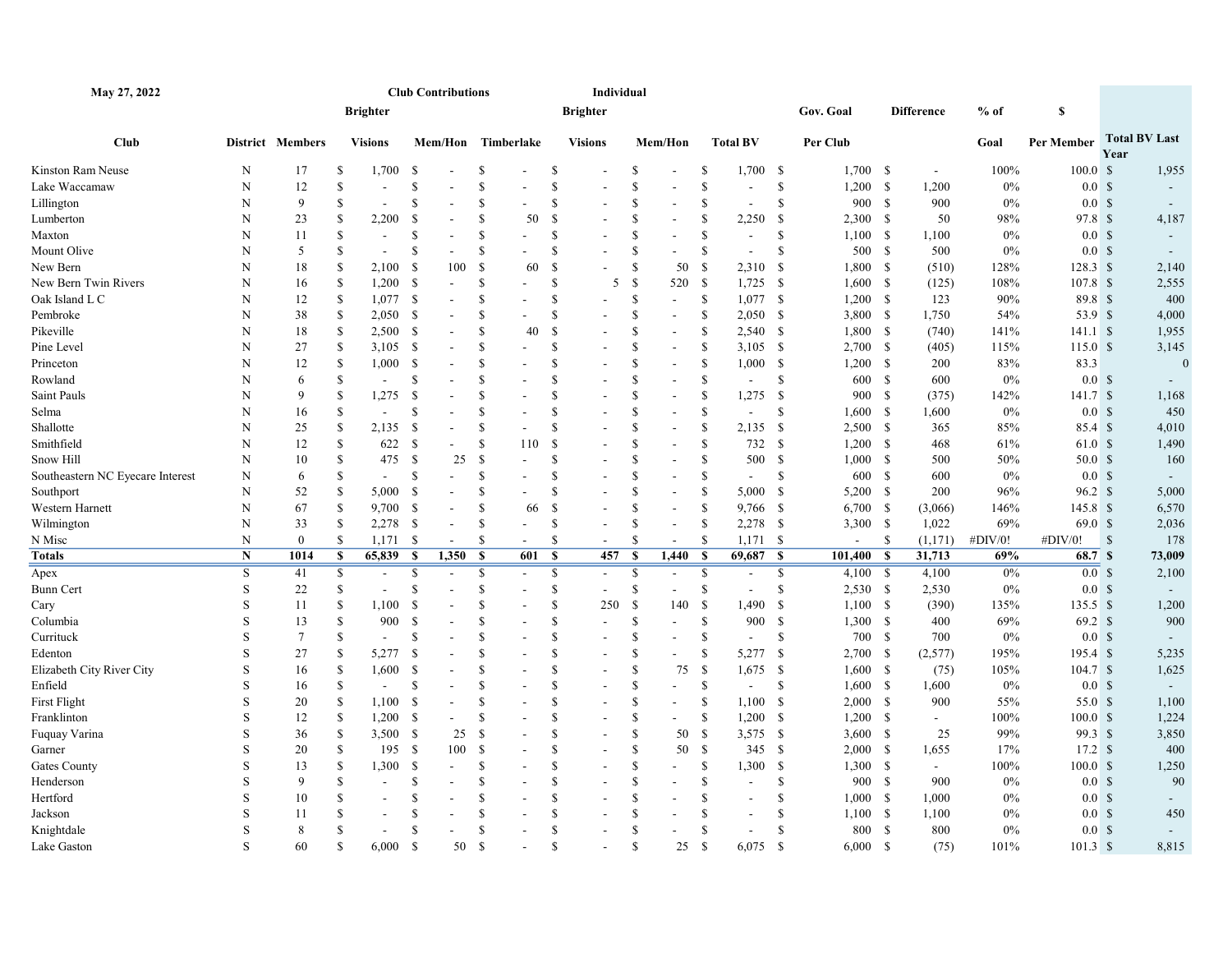| May 27, 2022                     |                         |                  |                  |                          |                         | <b>Club Contributions</b> |               |                          |               | Individual               |                    |                          |                    |                          |               |            |      |                   |         |                     |              |                      |
|----------------------------------|-------------------------|------------------|------------------|--------------------------|-------------------------|---------------------------|---------------|--------------------------|---------------|--------------------------|--------------------|--------------------------|--------------------|--------------------------|---------------|------------|------|-------------------|---------|---------------------|--------------|----------------------|
|                                  |                         |                  |                  | <b>Brighter</b>          |                         |                           |               |                          |               | <b>Brighter</b>          |                    |                          |                    |                          |               | Gov. Goal  |      | <b>Difference</b> | $%$ of  | S                   |              |                      |
| <b>Club</b>                      |                         | District Members |                  | <b>Visions</b>           |                         | Mem/Hon Timberlake        |               |                          |               | <b>Visions</b>           |                    | Mem/Hon                  |                    | <b>Total BV</b>          |               | Per Club   |      |                   | Goal    | Per Member          | Year         | <b>Total BV Last</b> |
| Littleton                        | S                       | 32               | -S               | $\overline{\phantom{a}}$ | \$                      |                           | S             |                          | \$            |                          | <sup>\$</sup>      |                          | \$                 |                          | \$            | $3,200$ \$ |      | 3,200             | $0\%$   | 0.0 <sup>5</sup>    |              |                      |
| Louisburg                        | S                       | 14               | $\mathbf S$      | 1,100                    | $\mathbb{S}$            |                           | <sup>\$</sup> |                          | \$            | 300                      | <sup>\$</sup>      | $\overline{a}$           | \$                 | 1,400                    | -\$           | $1,400$ \$ |      | $\sim$            | 100%    | 100.0 <sup>°</sup>  |              |                      |
| Lower Currituck                  | S                       | 6                | <sup>\$</sup>    | $\blacksquare$           | <sup>\$</sup>           |                           | <sup>\$</sup> |                          | <sup>\$</sup> |                          | <sup>\$</sup>      |                          | \$                 |                          | \$            | 600 \$     |      | 600               | $0\%$   | 0.0 <sup>5</sup>    |              |                      |
| Lucama                           | S                       | 10               | <sup>\$</sup>    |                          | \$                      |                           | <sup>\$</sup> |                          | \$            |                          | $\mathbf{\hat{s}}$ |                          | \$                 |                          | <sup>\$</sup> | 1,000 S    |      | 1,000             | 0%      | 0.0 <sup>5</sup>    |              |                      |
| Manteo                           | S                       | 24               | S                | 1,957                    | <sup>S</sup>            |                           | S             |                          | \$            |                          | <sup>\$</sup>      | $\sim$                   | \$                 | 1,957                    | - \$          | $2,400$ \$ |      | 443               | 82%     | 81.5 \$             |              |                      |
| Murfreesboro                     | S                       | $7\phantom{.0}$  | <sup>\$</sup>    |                          | S                       |                           | S             |                          | S             |                          | -S                 |                          | \$                 |                          | \$            | 700 \$     |      | 700               | $0\%$   | 0.0 <sup>5</sup>    |              |                      |
| Nags Head                        | S                       | -1               | S                | $\blacksquare$           | S                       |                           | <sup>\$</sup> |                          | \$            |                          | -S                 |                          | \$                 | $\sim$                   | \$            | 100S       |      | 100               | 0%      | 0.0 <sup>5</sup>    |              | $\sim$               |
| Nashville                        | S                       | 20               | <sup>\$</sup>    | $\overline{\phantom{a}}$ | S                       |                           | \$            |                          | \$            |                          | <sup>\$</sup>      |                          | <sup>\$</sup>      |                          | <sup>\$</sup> | $2,000$ \$ |      | 2,000             | 0%      | 0.0 <sup>5</sup>    |              | 2,075                |
| Pilot L C                        | S                       | 27               | \$               | 2,700                    | <sup>\$</sup>           |                           | <sup>\$</sup> |                          | <sup>\$</sup> |                          | <sup>\$</sup>      |                          | \$                 | 2,700                    | -\$           | $2,700$ \$ |      | $\sim$            | 100%    | $100.0 \text{ }$ \$ |              | 3,281                |
| Plymouth                         | S                       | 12               | <sup>\$</sup>    | 1,938                    | - \$                    |                           | <sup>\$</sup> |                          | \$            |                          | <sup>\$</sup>      |                          | \$                 | 1,938                    | - \$          | $1,200$ \$ |      | (738)             | 162%    | $161.5$ \$          |              |                      |
| Raleigh Downtown                 | S                       | 18               | $\mathbf S$      | $\sim$                   | S                       |                           | <sup>S</sup>  |                          | \$            |                          | <sup>\$</sup>      |                          | \$                 | $\overline{\phantom{a}}$ | \$            | $1,800$ \$ |      | 1,800             | $0\%$   | 0.0 <sup>5</sup>    |              | $\sim$               |
| Raleigh Host                     | S                       | 50               | <sup>\$</sup>    | 5,218                    | - \$                    | 5,000                     | -S            |                          | <sup>\$</sup> | 13                       | -S                 | 100                      | <sup>\$</sup>      | $10,331$ \$              |               | 5,000 S    |      | (5,331)           | 207%    | 206.6 \$            |              | 11,020               |
| Raleigh North Raleigh            | S                       | 35               | <sup>\$</sup>    | 3,150                    | - \$                    | 35                        | - \$          |                          | \$            | 419                      | -S                 | 25                       | <sup>S</sup>       | 3,629                    | - \$          | 3,500S     |      | (129)             | 104%    | 103.7 <sup>8</sup>  |              | 4,350                |
| Raleigh Southeast                | S                       | 16               | \$               | 488                      | - \$                    |                           | <sup>\$</sup> |                          | \$            |                          | <sup>\$</sup>      | $\blacksquare$           | \$                 | 488                      | - \$          | $1,600$ \$ |      | 1,112             | 30%     | 30.5 $$$            |              | $\sim$               |
| Roanoke Rapids                   | S                       | 33               | $\mathbf S$      | $\overline{\phantom{a}}$ | $\mathbb{S}$            |                           | <sup>\$</sup> |                          | \$            |                          | <sup>\$</sup>      |                          | \$                 | $\overline{\phantom{a}}$ | $\mathcal{S}$ | $3,300$ \$ |      | 3,300             | $0\%$   | 0.0 <sup>5</sup>    |              | 3,400                |
| Rocky Hock                       | S                       | 25               | \$               | 1,424                    | - \$                    |                           | <sup>\$</sup> |                          | \$            |                          | -S                 | $\blacksquare$           | \$                 | 1,424                    | - \$          | $2,500$ \$ |      | 1,076             | 57%     | 57.0 \$             |              | 1,523                |
| Rocky Mount Evening              | S                       | 11               | $\mathbf S$      | 2,240                    | - \$                    |                           | S             |                          | S             |                          | \$                 |                          | \$                 | 2,240                    | - \$          | 1,100S     |      | (1,140)           | 204%    | 203.6 \$            |              | 5,050                |
| Saratoga                         | S                       | 13               | \$               |                          | <sup>S</sup>            |                           | <sup>S</sup>  |                          | \$            |                          | <sup>\$</sup>      |                          | \$                 | $\sim$                   | \$            | 1,300S     |      | 1,300             | 0%      | 0.0 <sup>5</sup>    |              |                      |
| Scotland Neck                    | S                       | $7\phantom{.0}$  | \$               |                          | S                       |                           | <sup>\$</sup> |                          | \$            |                          | <sup>\$</sup>      |                          | \$                 |                          | \$            | 700 \$     |      | 700               | 0%      | 0.0 <sup>5</sup>    |              |                      |
| Seaboard                         | S                       | 36               | S                | $\sim$                   | S                       | 500                       | S             |                          | \$            |                          | -S                 |                          | \$                 | 500                      | $\mathbf{\$}$ | 3,600S     |      | 3,100             | 14%     | 13.9S               |              | $\sim$               |
| Tarboro                          | S                       | 8                | <sup>\$</sup>    | $\overline{\phantom{a}}$ | S                       |                           | S             |                          | \$            |                          | <sup>\$</sup>      |                          | \$                 | $\sim$                   | \$            | 800 \$     |      | 800               | 0%      | 0.0                 |              | $\overline{0}$       |
| Townsville                       | S                       | 15               | S                | $\overline{\phantom{a}}$ | S                       |                           | S             |                          | \$            |                          | <sup>\$</sup>      |                          | <sup>\$</sup>      | $\sim$                   | \$            | $1,500$ \$ |      | 1,500             | 0%      | 0.0 <sup>5</sup>    |              |                      |
| Wake Forest                      | S                       | 18               | <sup>\$</sup>    | 1,800                    | -S                      |                           | <sup>\$</sup> |                          | S             |                          | <sup>\$</sup>      |                          | \$                 | 1,800                    | - \$          | 1,800 \$   |      | $\sim$            | 100%    | 100.0 S             |              | 1,960                |
| Wanchese                         | S                       | 15               | $\mathbf S$      | 325                      | - \$                    |                           | $\mathbf S$   |                          | \$            |                          | $\mathbf{\hat{s}}$ |                          | $\mathbf{\hat{S}}$ | 325                      | - \$          | 1,500 \$   |      | 1,175             | 22%     | 21.7                |              | 875                  |
| Warrenton                        | S                       | 22               | <sup>\$</sup>    | 500                      | - \$                    |                           | S             |                          | \$            | 144                      | -S                 | $\blacksquare$           | \$                 | 644 \$                   |               | $2,200$ \$ |      | 1,556             | 29%     | $29.3$ \$           |              | 1,978                |
| Weeksville                       | S                       | 38               | \$               | 2,606                    | - \$                    | 200                       | -S            |                          | \$            | $\overline{a}$           | <sup>\$</sup>      | $\sim$                   | \$                 | 2,806 \$                 |               | $3,800$ \$ |      | 994               | 74%     | 73.8                |              | 2750                 |
| Wendell                          | S                       | 20               | -S               | 5,138                    | - \$                    |                           | S             |                          | \$            |                          | <sup>\$</sup>      | 500                      | <sup>\$</sup>      | 5,638                    | - \$          | 2,000 S    |      | (3,638)           | 282%    | 281.9 \$            |              | 2,500                |
| Whitakers                        | S                       | 16               | $\mathbf S$      | 400                      | -S                      |                           | S             |                          | \$            |                          | <sup>\$</sup>      | $\blacksquare$           | \$                 | 400                      | - \$          | 1,600 S    |      | 1,200             | 25%     | 25.0 <sup>°</sup>   |              | 200                  |
| White Level L C                  | S                       | 11               | <sup>S</sup>     | $\overline{\phantom{a}}$ | \$                      |                           | <sup>S</sup>  |                          | \$            |                          | <sup>\$</sup>      | $\overline{a}$           | \$                 | $\sim$                   | \$            | $1,100$ \$ |      | 1,100             | $0\%$   | 0.0 <sup>5</sup>    |              |                      |
| Williamston                      | S                       | 9                | <sup>\$</sup>    |                          | S                       |                           | <sup>\$</sup> |                          | \$            |                          | <sup>\$</sup>      |                          | \$                 |                          | \$            | 900 \$     |      | 900               | $0\%$   | 0.0 <sup>5</sup>    |              |                      |
| Wilson                           | S                       | 24               | <sup>\$</sup>    | 2,436                    | - \$                    | 125                       | <sup>\$</sup> |                          | \$            |                          | <sup>\$</sup>      | 25                       | \$                 | 2,586                    | - \$          | $2,400$ \$ |      | (186)             | 108%    | $107.8$ \$          |              | 2,497                |
| Wilson Luncheon                  | S                       | 15               | <sup>\$</sup>    | 750                      | - \$                    |                           | <sup>S</sup>  |                          | \$            | $\overline{a}$           | <sup>\$</sup>      | 50                       | <sup>\$</sup>      | 800 \$                   |               | $1,500$ \$ |      | 700               | 53%     | 53.3 \$             |              | 850                  |
| Zebulon                          | S                       | 20               | <sup>\$</sup>    | $\blacksquare$           | <sup>\$</sup>           | 100                       | -S            |                          | <sup>\$</sup> | $\overline{a}$           | <sup>\$</sup>      | $\overline{\phantom{a}}$ | <sup>\$</sup>      | 100                      | - \$          | 2,000 S    |      | 1,900             | 5%      | 5.0 <sup>°</sup>    |              | 500                  |
| S Misc                           | S                       | $\mathbf{0}$     | <sup>S</sup>     | $1,171$ \$               |                         | $\overline{\phantom{a}}$  | -S            | $\overline{\phantom{a}}$ | <sup>\$</sup> | $\sim$                   | <sup>\$</sup>      | $\overline{\phantom{a}}$ | <sup>\$</sup>      | 1,171S                   |               |            | S    | (1,171)           | #DIV/0! | #DIV/0!             | $\mathbf{s}$ | 919                  |
| Totals                           | $\overline{\mathbf{s}}$ | 980              | \$               | 57,513 \$                |                         | 6,135                     | -S            | $\blacksquare$           | $\mathbf S$   | 1,126                    | - \$               | 1,040                    | $\mathbf{s}$       | 65,813 \$                |               | 98,000     | - \$ | 32,187            | 67%     | 67.2 S              |              | 73,967               |
|                                  | S                       | $\mathbf{0}$     | $\mathbf S$      |                          | S.                      | $\sim$                    | S             | $\overline{\phantom{a}}$ | \$            | $\sim$                   | <sup>\$</sup>      | $\overline{\phantom{a}}$ | <sup>\$</sup>      |                          |               |            | S.   |                   | #DIV/0! | #DIV/0!             |              |                      |
| <b>State Totals Clubs</b>        | S                       | 4996             |                  | \$328,019                |                         | \$13,635                  | \$            | 1,941                    | \$            | 6,864                    | Ś                  | 8,160                    |                    | $\overline{\$}$ 358,619  | \$            | 499,600    |      | \$140,981         | 72%     | $71.8$ \$           |              | 443,064              |
|                                  |                         | $\mathbf{0}$     | $\mathbf S$      |                          | $\mathbf S$             |                           | $\mathbb{S}$  |                          | $\mathcal{S}$ | $\blacksquare$           | <sup>\$</sup>      | $\overline{a}$           | \$                 |                          |               |            |      |                   |         |                     |              |                      |
| Totals                           | $\bf{0}$                | $\bf{0}$         | $\boldsymbol{s}$ | $\sim$                   | $\mathbf{s}$            | $\overline{\phantom{0}}$  | \$            | $\overline{a}$           | $\mathbf S$   | $\overline{a}$           | S                  | $\overline{a}$           | $\mathbf{s}$       | $\overline{a}$           | S             | 668,300    | -S   | 668,300           | $0\%$   | #DIV/0!             | $\mathbf{s}$ | 443,064              |
|                                  |                         | $\mathbf{0}$     | <b>S</b>         | $\overline{\phantom{a}}$ | <b>S</b>                | $\blacksquare$            | \$            | $\overline{\phantom{a}}$ | S             | $\overline{\phantom{a}}$ | $\mathbf{s}$       | $\overline{\phantom{a}}$ | S                  | $\blacksquare$           |               |            | S    | $\blacksquare$    |         | #DIV/0!             |              |                      |
| <b>State Totals Clubs</b>        | $\bf{0}$                | $\mathbf{0}$     | -S               | $\overline{\phantom{a}}$ | S                       |                           | S             | $\sim$                   | S             | $\overline{\phantom{a}}$ | S                  | $\overline{\phantom{a}}$ | S                  |                          | S             |            | S    |                   |         | #DIV/0!             |              |                      |
|                                  | $\theta$                | $\mathbf{0}$     | $\mathbf S$      | 328,019                  | $\overline{\mathbf{s}}$ | 13,635                    | $\mathbb{S}$  | 1,941                    | -S            | 6,864                    | - \$               | 8,160                    | -S                 | 358,619                  |               |            |      |                   |         |                     |              |                      |
| GL 3328 Individual Contributions | $\Omega$                | $\theta$         | <sup>\$</sup>    | $\sim$                   | \$                      | $\sim$                    | S             | $\sim$                   | \$            | $\sim$                   | $\mathbf S$        | $\overline{\phantom{a}}$ | \$                 |                          |               |            |      |                   |         |                     |              |                      |